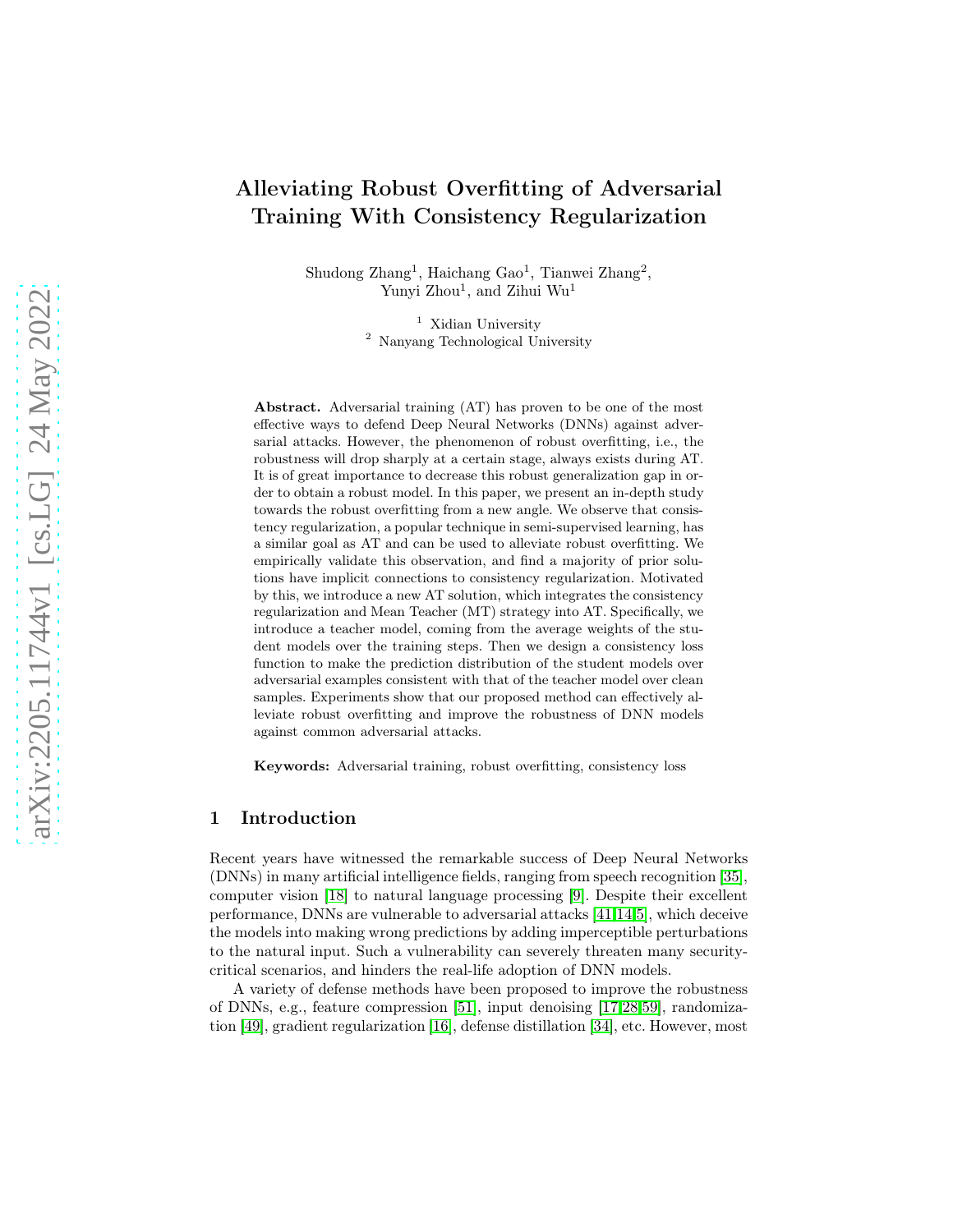solutions were subsequently proved to be ineffective against advanced adaptive attacks [\[1,](#page-14-3)[44\]](#page-16-5). Among these defense directions, adversarial training (AT) [\[30\]](#page-15-2) is generally regarded as the most promising strategy. The basic idea is to craft adversarial examples (AEs) to augment the training set for model robustness improvement. A standard AT method is to use Projected Gradient Descent (PGD-AT) for AE generation [\[30\]](#page-15-2). Later on, more advanced approaches were designed to further enhance the robustness. For instance, TRADES [\[57\]](#page-17-1) tried to minimize the cross entropy loss for clean samples and KL divergence loss for AEs, to balance the trade-off between model robustness and natural accuracy.

However, AT approaches commonly suffer from one limitation: robust overfitting [\[36\]](#page-16-6). During training, the model can exhibit a gap between the robust accuracy of training set and test set, and this gap will gradually increase as the training progresses. Due to this gap, the actual model robustness can be significantly affected. Fig. [1](#page-1-0) demonstrates this phenomenon for PGD-AT: the robust gap keeps increasing during training (green line), which can harm the model's robust accuracy on the test set (blue line). Hence, it is necessary to reduce such gap in AT.



<span id="page-1-0"></span>Fig. 1. The robust accuracy and robust generalization gap for PGD-AT without and with our MT method. We train the ResNet18 model with the CIFAR10 dataset.

Some attempts have been made to understand and resolve the robust overfitting phenomenon. For instance, Rice et al. [\[36\]](#page-16-6) proposed to use various regularization techniques (e.g. early stopping) to alleviate robust overfitting. Chen et al. [\[7\]](#page-14-4) integrated self-training into AT to smooth the model. Dong et al. [\[12\]](#page-14-5) hypothesized that robust overfitting comes from the memorization effect of the model on one-hot labels: as the one-hot labels of some samples are noisy, the model will remember those "hard" samples with noisy labels, leading to a decrease in robustness. Some works studied robust overfitting with weight loss landscape [\[48](#page-16-7)[,40\]](#page-16-8). However, there is still a lack of general understanding about the overfitting issue, and more effective mitigation solutions are urgently needed.

In this paper, we study the robust overfitting problem from a new perspective. We observe that *consistency loss plays a critical role in alleviating robust overfit*ting in AT. Consistency loss has been widely used in semi-supervised learning, to improve the model's confidence in predicting unlabeled data [\[26](#page-15-3)[,43,](#page-16-9)2[,4,](#page-14-6)[3](#page-14-7)[,50](#page-16-10)[,38\]](#page-16-11). It forces the model to give the same output distribution when the input or weights are slightly perturbed. This perfectly matches the aim of AT, which forces the model to give the same output distribution for natural or perturbed samples. Therefore, we hypothesize the integration of the consistency loss into the AT loss function can improve the model's robust generalization. We perform experiments from different aspects to validate this hypothesis. More interestingly,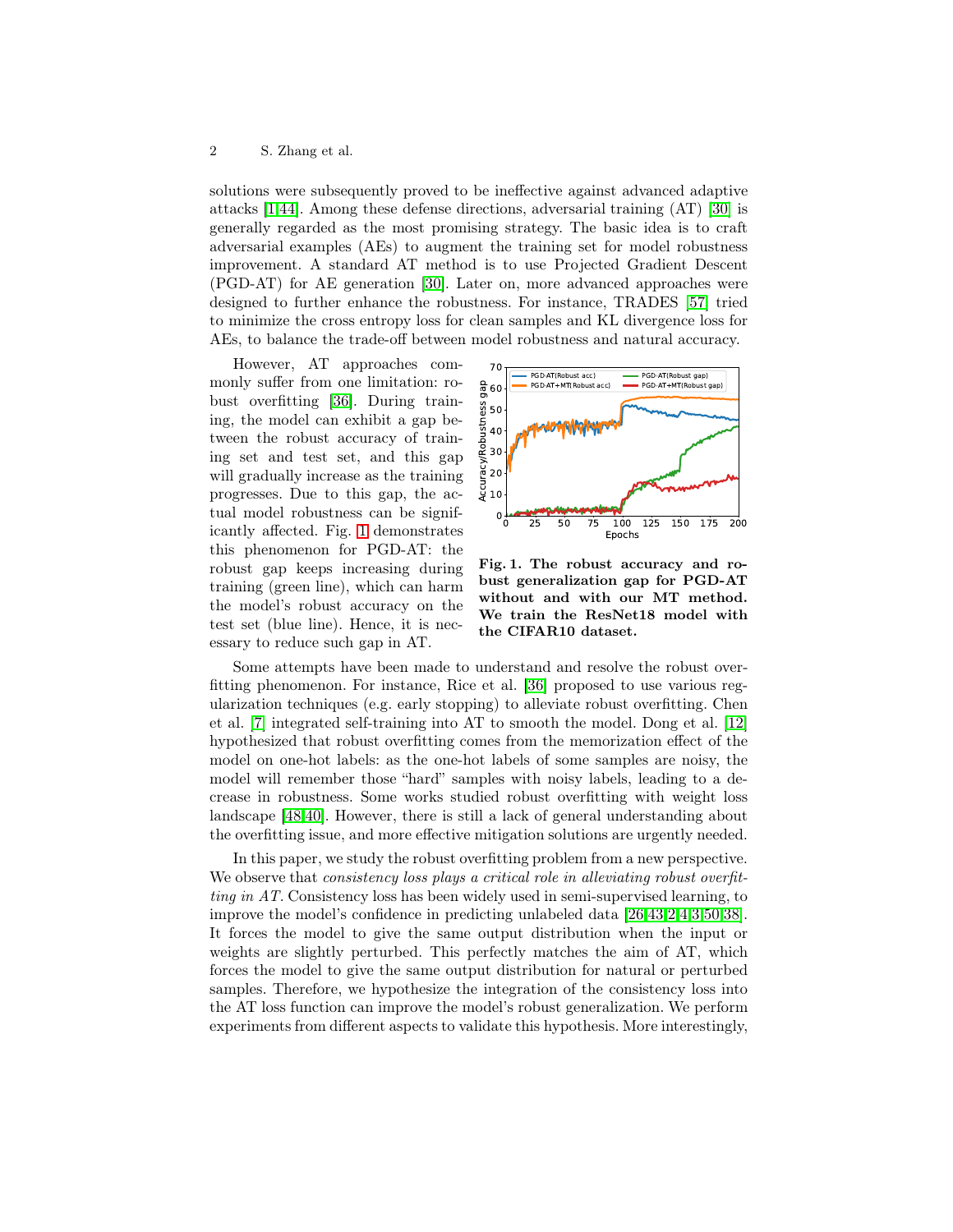we review existing solutions in alleviating robust overfitting, and find most of them have implicit connections to the regularization of consistency loss.

Inspired by the above observation, we propose a new strategy to mitigate robust overfitting. It adopts "Mean Teacher" (MT) [\[43\]](#page-16-9), an advanced consistency regularization method from semi-supervised learning into AT. Specifically, we introduce a teacher model during training, which comes from the average weights of the student model over different training steps. Then we adopt the consistency loss to make the student model's prediction distribution of AEs consistent with the teacher model's prediction distribution of clean samples. In this way, the trained teacher model is more robust with a smaller robust generalization gap.

Our MT-based strategy is general and can be combined with existing stateof-the-art AT solutions (e.g., PGD-AT, TRADES, etc.) to further improve the robustness and reduce the robust generalization gap. We comprehensively verify its effectiveness on three datasets: CIFAR10, CIFAR100 and SVHN. Taking PGD-AT as an example (Fig. [1\)](#page-1-0), our method can increase the robust accuracy of the ResNet18 model on CIFAR10 by 4% against the PGD-10 attack, and by 3.79% against the AutoAttack (AA) [\[8\]](#page-14-8). Meanwhile, the robust generalization gap can be decreased by 24.64%.

# 2 Background and Related Works

### 2.1 Adversarial Training

AT is a commonly used technique for learning a robust DNN model. Its basic idea is to augment the training set with adversarial examples. Formally, we aim to train the parameters  $\boldsymbol{\theta}$  of a DNN model f from a given training dataset of *n* samples:  $\mathcal{D} = \{(\mathbf{x}_i, y_i)\}_{i=1}^n$ , where  $\mathbf{x}_i \in \mathbb{R}^d$  is a natural example and  $y_i \in$  $\{1, \ldots, C\}$  is its corresponding label. AT can be described as the following twostage optimization problem:

$$
\min_{\boldsymbol{\theta}} \sum_{i=1}^{n} \max_{\mathbf{x}'_i \in \mathcal{S}(\mathbf{x}_i)} \mathcal{L}\left(f\left(\mathbf{x}'_i; \boldsymbol{\theta}\right), y_i\right) \tag{1}
$$

where  $\mathcal L$  is the classification loss (e.g., cross entropy),  $\mathcal S(\mathbf x) = \left\{\mathbf x': \left\|\mathbf x'-\mathbf x\right\|_p \leq \epsilon\right\}$ is the adversarial region with x as the center and radius  $\epsilon > 0$  under the  $L_p$  norm (e.g.,  $L_2, L_\infty$ ) constraint. The first stage (internal maximization optimization) is to generate the AEs for data augmentation. The second stage (external minimization optimization) is to train a robust model.

PGD-AT. One typical AT strategy is to adopt Projected Gradient Descent (PGD) [\[30\]](#page-15-2) in the first stage, which starts from a randomly initialized point in  $\mathcal{S}(\mathbf{x}_i)$  and iteratively updates it under the  $L_{\infty}$  norm constraint by

$$
\mathbf{x}'_i = \Pi_{\mathcal{S}(\mathbf{x}_i)} (\mathbf{x}'_i + \alpha \cdot \text{sign}(\nabla_{\mathbf{x}} \mathcal{L}(f(\mathbf{x}'_i; \boldsymbol{\theta}), y_i)))
$$
(2)

where  $\Pi(\cdot)$  is the projection operation, and  $\alpha$  is the step size. Then in the second stage, it uses the generated AEs to update the model parameters  $\theta$  via the gradient descent algorithm.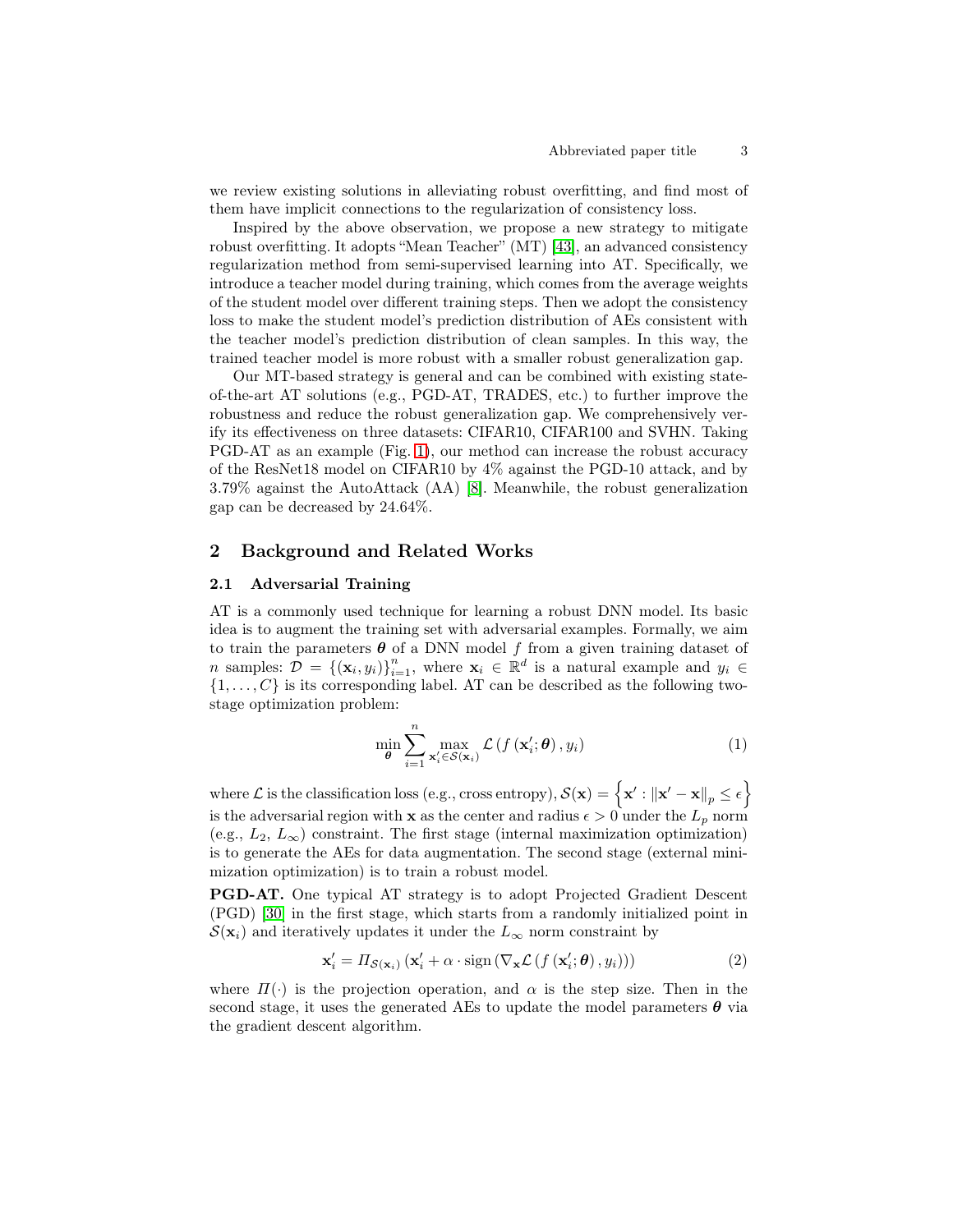4 S. Zhang et al.

TRADES. Zhang et al. [\[57\]](#page-17-1) introduced TRADES, a new AT strategy to balance the trade-off between robustness and natural accuracy. It maximizes the Kullback–Leibler (KL) divergence between the predicted probabilities of clean samples and AEs, and then minimizes the cross-entropy loss and the adversarial loss at the same time in the second stage. The process can be formulated as

$$
\min_{\theta} \sum_{i=1}^{n} \{ \mathcal{L} \left( f \left( \mathbf{x}_i; \theta \right), y_i \right) + \beta \cdot \max_{\mathbf{x}'_i \in \mathcal{S}(\mathbf{x}_i)} \mathcal{KL} \left( f \left( \mathbf{x}_i; \theta \right) || f \left( \mathbf{x}'_i; \theta \right) \right) \} \tag{3}
$$

where  $\mathcal{KL}$  is the KL divergence and  $\beta$  is used to balance the trade-off.

Based on these two AT strategies, recent works about AT made many improvements, including designing new adversarial loss functions [\[46,](#page-16-12)[48](#page-16-7)[,10\]](#page-14-9) and algorithms [\[36](#page-16-6)[,33,](#page-15-4)[15\]](#page-14-10), improving training efficiency [\[37,](#page-16-13)[47,](#page-16-14)[56\]](#page-17-2), training with more unlabeled data [\[45](#page-16-15)[,6,](#page-14-11)[19,](#page-15-5)[55\]](#page-17-3), etc.

### 2.2 Robust Overfitting in AT

Robust overfitting is a common phenomenon in many AT solutions. During training, the model can exihibit higher robustness on the the training set than the test set. This robust generalization gap can make AT less effective in defeating adversarial attacks.

A variety of works have investigated the causes behind this issue and tried to resolve it. Chen et al. [\[7\]](#page-14-4) hypothesized that one reason of robust overfitting is that the model "overfits" the AEs generated in the early stage of AT and fails to generalize or adapt to the AEs in the late stage. Then they leveraged knowledge distillation and stochastic weight averaging (SWA) [\[23\]](#page-15-6) to smooth the logits and weights respectively to mitigate robust overfitting. Zhang et al. [\[58\]](#page-17-4) proposed geometry-aware instance-reweighted adversarial training (GAIRAT), which assigns different weights to each sample based on the difficulty of attacking natural data points. But later this approach was shown to lead to gradient masking [\[21\]](#page-15-7). Huang et al. [\[22\]](#page-15-8) empirically observed that robust overfitting may be caused by the noise in the label, and proposed self-adaptive training (SAT) to soften the label and improve the generalization ability. Dong et al. [\[12\]](#page-14-5) explored the memorization behavior of AT and found that robust overfitting was caused by the excessive memorization of one-hot labels in typical AT methods. They proposed to integrate temporal ensemble (TE) into AT to reduce the memorization effect. Yang et al. [\[53\]](#page-16-16) observed that the generalization ability of the model is closely related to the smoothness of local Lipschitz, i.e., a smoother local Lipschitz corresponds to better generalization ability. They proposed to use dropout to apply local Lipschitz. A number of works studied robust overfitting from the perspective of weight loss landscape [\[27\]](#page-15-9), which is the loss change with respect to the weight. Wu et al. [\[48\]](#page-16-7) empirically verified that a flatter weight loss landscape often leads to a smaller robust generalization gap in AT. Stutz et al. [\[40\]](#page-16-8) studied the relationship between robust generalization and flatness of the robust loss landscape in the weight space.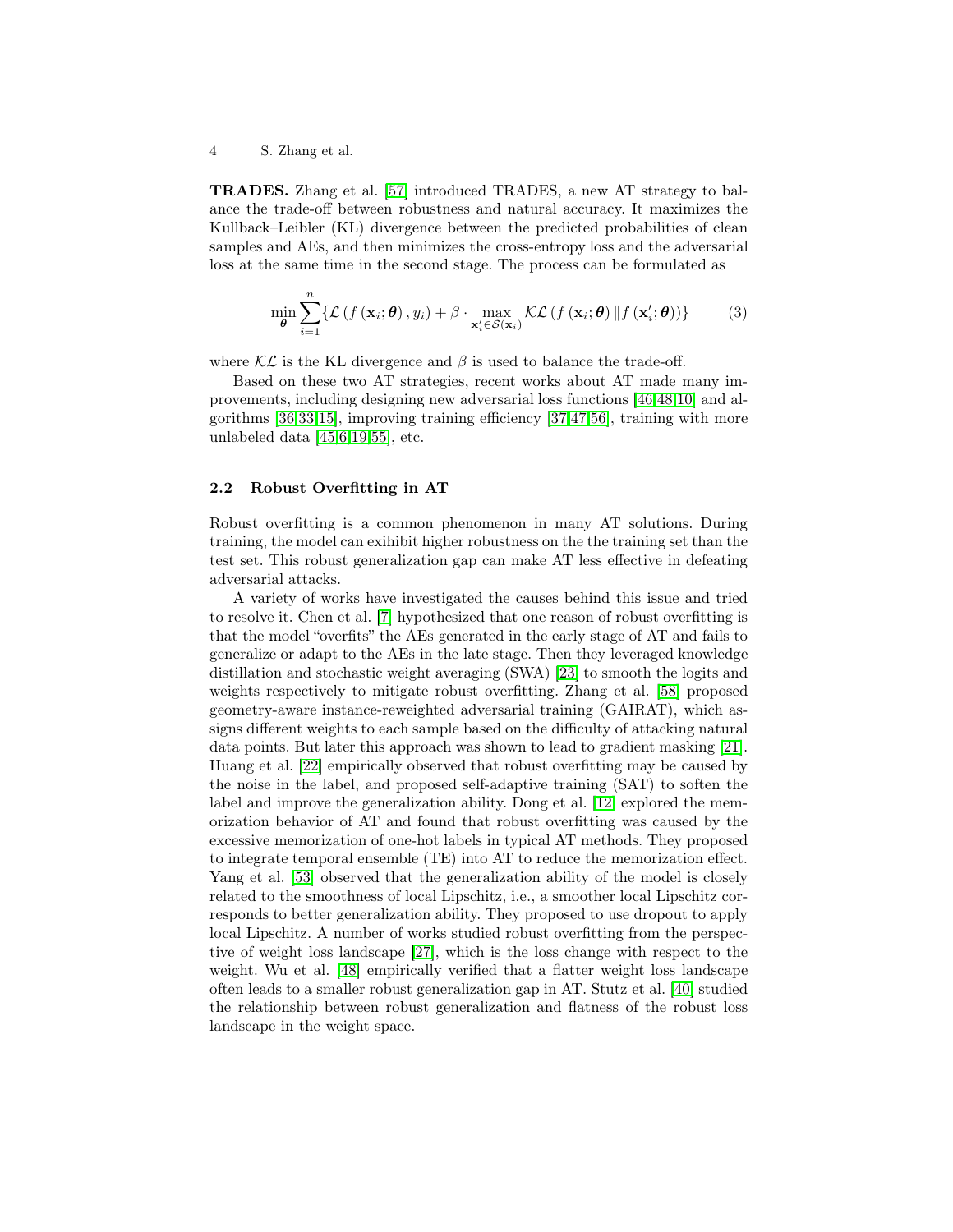However, the above analysis and defense methods are either not general or effective for improving the robust generalization. In this paper, we try to understand the robust overfitting problem from a different perspective – consistency regularization. It helps us design a more effective solution to alleviate robust overfitting in AT.

#### <span id="page-4-0"></span>2.3 Consistency Regularization

Consistency regularization has been widely used in the field of semi-supervised learning, which can force the model to become more confident in predicting labels on unlabeled data [\[26](#page-15-3)[,43,](#page-16-9)2[,4](#page-14-6)[,3,](#page-14-7)[50,](#page-16-10)[38\]](#page-16-11). It achieves this goal by encouraging the model to produce the same output distribution when its input or weights are slightly perturbed. For instance, two different augmentations of the same image should result in similar predicted probabilities. In semi-supervised learning, the consistency loss is usually measured by introducing a teacher model, which can be the model itself [\[26\]](#page-15-3) or its slightly perturbed version [\[43\]](#page-16-9). In both cases, the student model measures the consistency of the teacher model.

Given two perturbed inputs  $x'$ ,  $x''$  of a clean image x and the perturbed weights of student and teacher models  $\theta_s$ ,  $\theta_t$ , consistency regularization penalizes the difference of predicted probabilities between the student model  $f(\mathbf{x}'; \boldsymbol{\theta}_s)$  and teacher model  $f(\mathbf{x}^{\prime\prime};\boldsymbol{\theta}_{t})$  [2]. The loss term typically adopts the Mean Squared Error (MSE) or KL divergence:

<span id="page-4-2"></span>
$$
\mathcal{L}_{\text{cons}}^{\text{MSE}}\left(\boldsymbol{\theta}, \mathbf{x}\right) = \left\|f\left(\mathbf{x}'; \boldsymbol{\theta}_s\right) - f\left(\mathbf{x}'', \boldsymbol{\theta}_t\right)\right\|^2\tag{4}
$$

<span id="page-4-1"></span>
$$
\mathcal{L}_{\text{cons}}^{\text{KL}}\left(\boldsymbol{\theta}, \mathbf{x}\right) = \mathcal{KL}\left(f\left(\mathbf{x}'; \boldsymbol{\theta}_s\right) \| f\left(\mathbf{x}'', \boldsymbol{\theta}_t\right)\right) \tag{5}
$$

Laine et al. [\[26\]](#page-15-3) introduced the  $\Pi$  model, which assumes the dual roles of the teacher and student: the student learns as before; while the teacher generates goals and then learns following the student. Tarvainen et al. [\[43\]](#page-16-9) designed "Mean Teacher", which uses the exponential moving average of the model parameter values as the teacher model to provide a more stable target. Miyato et al. [\[31\]](#page-15-10) proposed to enforce the consistency between predictions on natural and noisy data perturbed in an adversarial direction to boost the semi-supervised learning.

We observe that *consistency regularization* can perfectly match the goal of AT, which attempts to make the model output the same prediction for natural and maliciously perturbed examples. Therefore, it offers a good opportunity to apply consistency regularization to alleviating robust overfitting. However, there are very few studies focusing on this direction. Tack et al. [\[42\]](#page-16-17) introduced a consistency regularization into AT to improve the robust generalization, which forces two AEs with different data augmentations from the same sample to produce similar prediction distributions. Different from [\[42\]](#page-16-17), we perform a more general robustness analysis, and discover that lots of prior solutions can be abstracted as the consistency regularization. We further integrate the consistency regularization commonly used in semi-supervised learning into AT, which forces the clean output of the ensemble teacher model to be consistent with the adversarial output of the student model. This gives us higher robust generalization.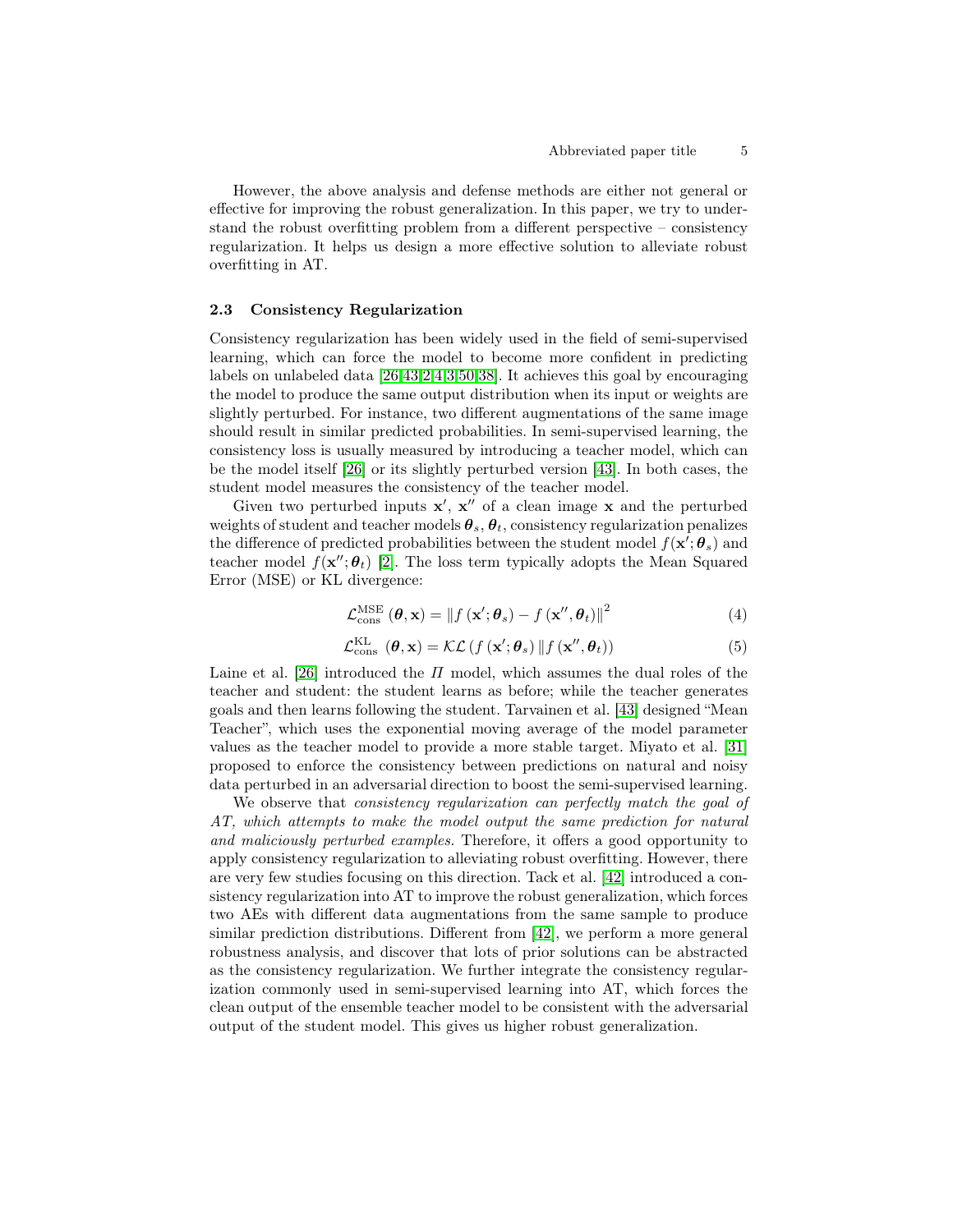<span id="page-5-1"></span>

<span id="page-5-3"></span><span id="page-5-2"></span>Fig. 2. (a) Robust generalization gap between the training and test sets; (b) Robust accuracy of the test set; (c) Natural accuracy of the test set.

# 3 Robust Overfitting with Consistency Regularization

As discussed in Section [2.3,](#page-4-0) consistency regularization might be a promising strategy to alleviate the robust overfitting issue. In this section, we perform an in-depth analysis to confirm its effectiveness. We first empirically disclose the impact of consistency regularization in AT from different perspectives (Section [3.1\)](#page-5-0). Then we revisit existing solutions and find they can be abstracted as consistency regularization (Section [3.2\)](#page-7-0).

### <span id="page-5-0"></span>3.1 AT With Consistency Loss

We perform comprehensive experiments to show the impact of consistency regularization in reducing the robustness generalization gap. We consider three AT methods. (1) PGD-AT: we adopt the PGD-10 attack with the step size  $\alpha = 2/255$ and the maximum perturbation bound  $\epsilon = 8/255$  under the  $L_{\infty}$  norm. (2) PGD-AT+KL: we integrate the consistency regularization of KL divergence (Equation [5\)](#page-4-1) to the loss function of PGD-AT. We use the model itself as the teacher model to measure the consistency loss of prediction probabilities between natural and adversarial examples. (3) PGD-AT+MSE: similar as PGD-AT+KL, we include the consistency regularization of MSE (Equation [4\)](#page-4-2). For all the three approaches, we train the ResNet18 [18] model on CIFAR10 for 200 epochs. The initial learning rate is 0.1, and decays by a factor of 10 at the 100th and 150th epochs.

Training and Test Robustness. We measure the robustness of the training and test sets, which is calculated as the prediction accuracy of AEs crafted from these two sets. We have the following observations. First, the adoption of consistency loss can help reduce robust overfitting. Fig. [2\(a\)](#page-5-1) shows the robust generalization gap between the training and test set at different training epochs, which quantifies the robust overfitting degree. We observe that in the first 100 epochs, the robust generalization gap for all these methods is close to zero. After the first learning rate decay, the gap of these solutions increases with the training process. PGD-AT+KL and PGD-AT+MSE has much smaller gap than PGD-AT, attributed to the regularization of consistency loss.

Second, consistency loss based on MSE has stronger regularization effect and is more effective against robust overfitting than the KL divergence. In Fig. [2\(a\),](#page-5-1)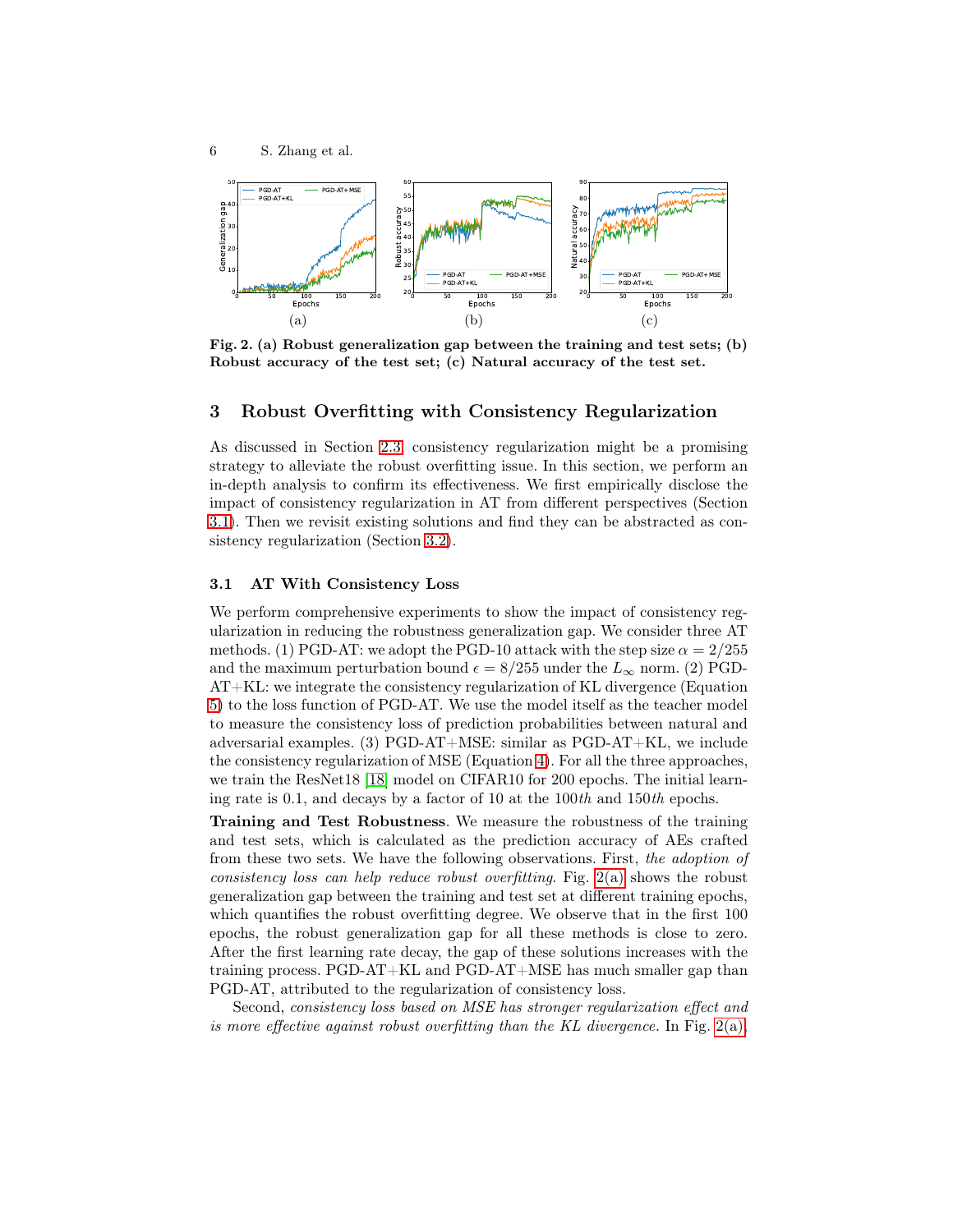we can see PGD-AT+MSE has smaller robust generalization gap than PGD-AT+KL. Fig. [2\(b\)](#page-5-2) shows the robust accuracy over the test set for different approaches. We also observe PGD-AT+MSE has higher test robustness than the other two, which results in smaller robust generalization gap.

Third, strong regularization can also cause a decrease in natural accuracy. Fig. [2\(c\)](#page-5-3) compares the natural accuracy of different solutions. We find PGD-AT+MSE has the lowest accuracy on natural samples. This indicates a trade-off between natural accuracy and robust generalization gap.

Average Gradient Norms of Loss Terms. To further understand the importance of consistency regularization, we compute the average gradient norms of the cross-entropy (CE) term  $\|\nabla \mathcal{L}_{ce}\|$  and consistency loss (CONS) term  $\|\nabla \mathcal{L}_{\text{cons}}\|$  in the adversarial loss, respectively. Fig. [3](#page-6-0) shows the trends of these two metrics for different approaches. First, we observe that in the initial training stage,  $\|\nabla \mathcal{L}_{ce}\|$  in PGD-AT+MSE and PGD-AT+KL is larger than  $\|\nabla \mathcal{L}_{\text{cons}}\|$ , indicating that the CE loss dominants in the early stage. As the training proceeds,  $\|\nabla \mathcal{L}_{\text{cons}}\|$ gradually increases and dominates the



<span id="page-6-0"></span>Fig. 3. Gradient norms of the crossentropy term (CE) and consistency loss term (CONS).

training after the 100th epoch. Second, in PGD-AT,  $\|\nabla \mathcal{L}_{ce}\|$  continues to increase and always remains at a higher value, which leads to the overfitting in the later stage. In contrast, due to the constraint of consistency loss, PGD-AT+KL and PGD-AT+MSE can alleviate overfitting to certain extent.

Weight Loss Landscape. We further adopt the weight loss landscape [\[27\]](#page-15-9) to explore the relationship between the consistency regularization and robust overfitting. Weight loss landscape is a very good visualization method to characterize the generalization ability of a DNN model, and has been empirically and theoretically investigated [11,13,24[,48,](#page-16-7)52,29]. Its basic idea is to add some noise with random directions and magnitudes to the model weights, and calculate the loss for each training sample to observe the loss change. The model with a strong generalization ability is not sensitive to small-scale noise, so the loss change is smaller with a flatter loss landscape, and vice versa.

For adversarially trained models, we follow the setting in [\[48\]](#page-16-7) to demonstrate the weight loss landscape by plotting the adversarial loss changes along a random Gaussian direction d with the magnitude  $\alpha$ :

$$
L(\theta) = \sum_{i=1}^{n} \max_{\mathbf{x}'_i \in \mathcal{S}(\mathbf{x}_i)} \ell \left( f \left( \mathbf{x}'_i; \theta + \alpha d \right), y_i \right) \tag{6}
$$

where  $\mathbf{x}'_i$  is generated on-the-fly by the PGD-10 attack (10 steps PGD attack with step size  $\alpha = 2/255$ ) for the perturbed model  $\theta + \alpha d$ , and L refers to the CE loss.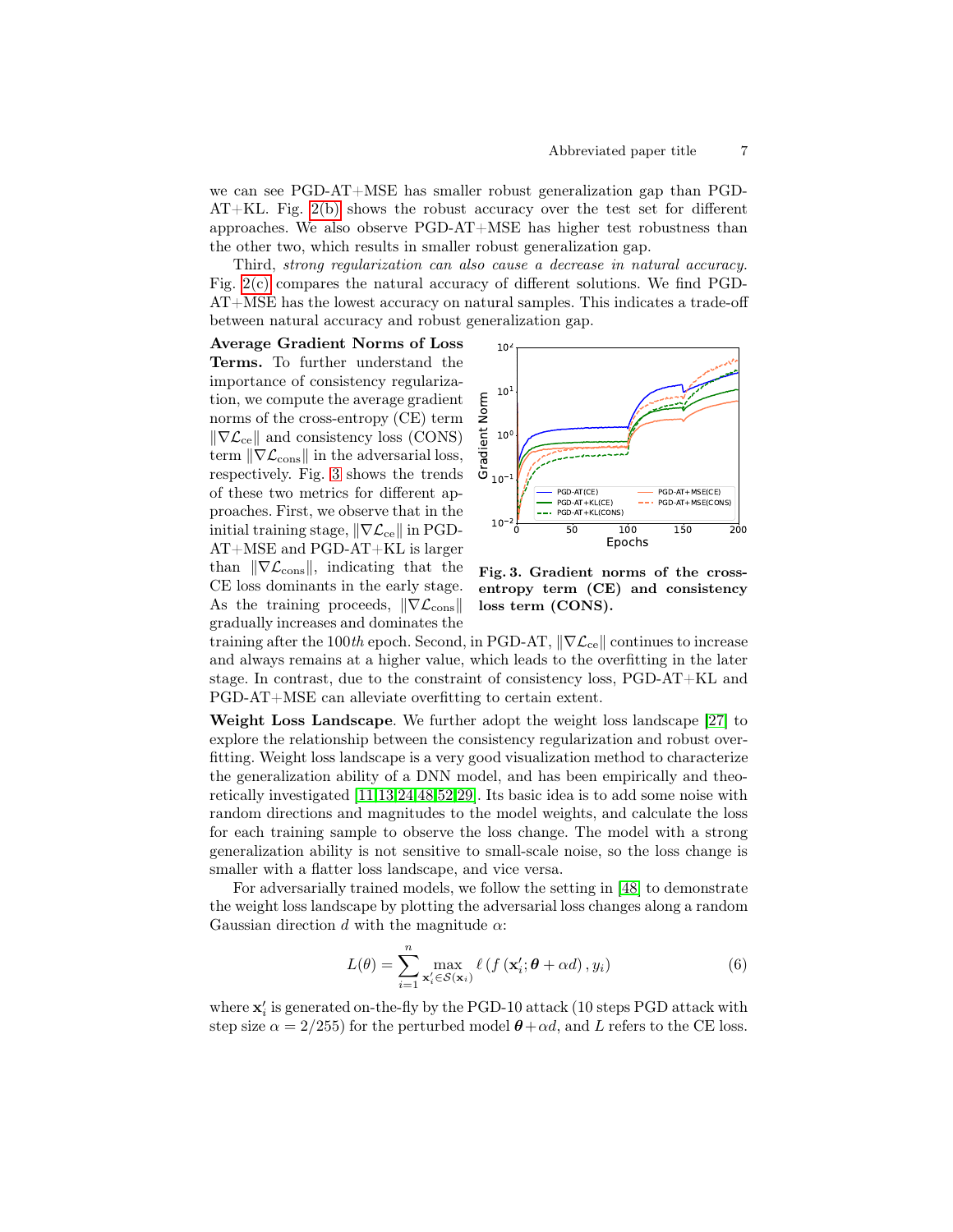

<span id="page-7-2"></span>

<span id="page-7-3"></span><span id="page-7-1"></span>Fig. 4. Adversarial weight loss landscape for various methods.

Then we normalize each filter in  $d$  to have the same norm of the corresponding filter in  $\theta$ . Specifically, we make the replacement  $d_{i,j} \leftarrow \frac{d_{i,j}}{\|d_{i,j}\|}$  $\frac{a_{i,j}}{\|d_{i,j}\|}$   $\|\theta_{i,j}\|$ , where  $d_{i,j}$ represents the jth filter (not the jth weight) of the *i*th layer of d, and  $\|\cdot\|$  denotes the Frobenius norm.

Fig. [4](#page-7-1) shows the results of different AT approaches. We draw the adversarial weight loss landscape of the "Best" (the checkpoint with the highest test robustness under the PGD-10 attack) and "Last" models (the last checkpoint of training). We observe that for the "Best" model (Fig.  $4(a)$ ), the weight loss landscapes are relatively flat. For the "Last" model  $(Fig. 4(b))$  $(Fig. 4(b))$ , the adversarial weight loss landscapes are sharper. Comparatively, PGD-AT+MSE and PGD-AT+KL have flatter weight loss landscapes than PGD-AT, as they have the consistency loss. This confirms the consistency regularization can reduce the robust generalization gap and lead to flatter weight loss landscape.

### <span id="page-7-0"></span>3.2 Revisiting Existing Solutions for Robust Overfitting

According to the above empirical analysis, consistency regularization can force the model to have similar predicted probability distributions for natural and adversarial examples, avoid overconfidence in model predictions, and implicitly flatten the weight loss landscape. Hence, we believe it can effectively mitigate the robust overfitting problem. We look through prior solutions that aimed to address the robust overfitting issue. Interestingly, we find most solutions can be implicitly connected to different forms of regularization consistency, even the authors did not realize or mention the significant impact of consistency loss.

Particularly, (1) different works may choose different "teacher models" for regularizing the consistency loss, such as the model itself [\[57,](#page-17-1)[42\]](#page-16-17), the ensemble predictions of the previous epoch [\[22](#page-15-8)[,12\]](#page-14-5), or other pre-trained models [\[7\]](#page-14-4). (2) The consistency regularization can be computed by different metrics, such as MSE  $[7,22,12]$  $[7,22,12]$  $[7,22,12]$ , KL  $[57]$ , and Jensen-Shannon  $[42]$ ). (3) The loss can also compute the distance of different types of samples, including adversarial-natural samples [\[57](#page-17-1)[,22](#page-15-8)[,12\]](#page-14-5), adversarial-adversarial samples [\[7](#page-14-4)[,42\]](#page-16-17) and natural-natural samples [\[7\]](#page-14-4)). We conclude that the consistency regularization is a fundamental mechanism behind many solutions to address the robust overfitting problem.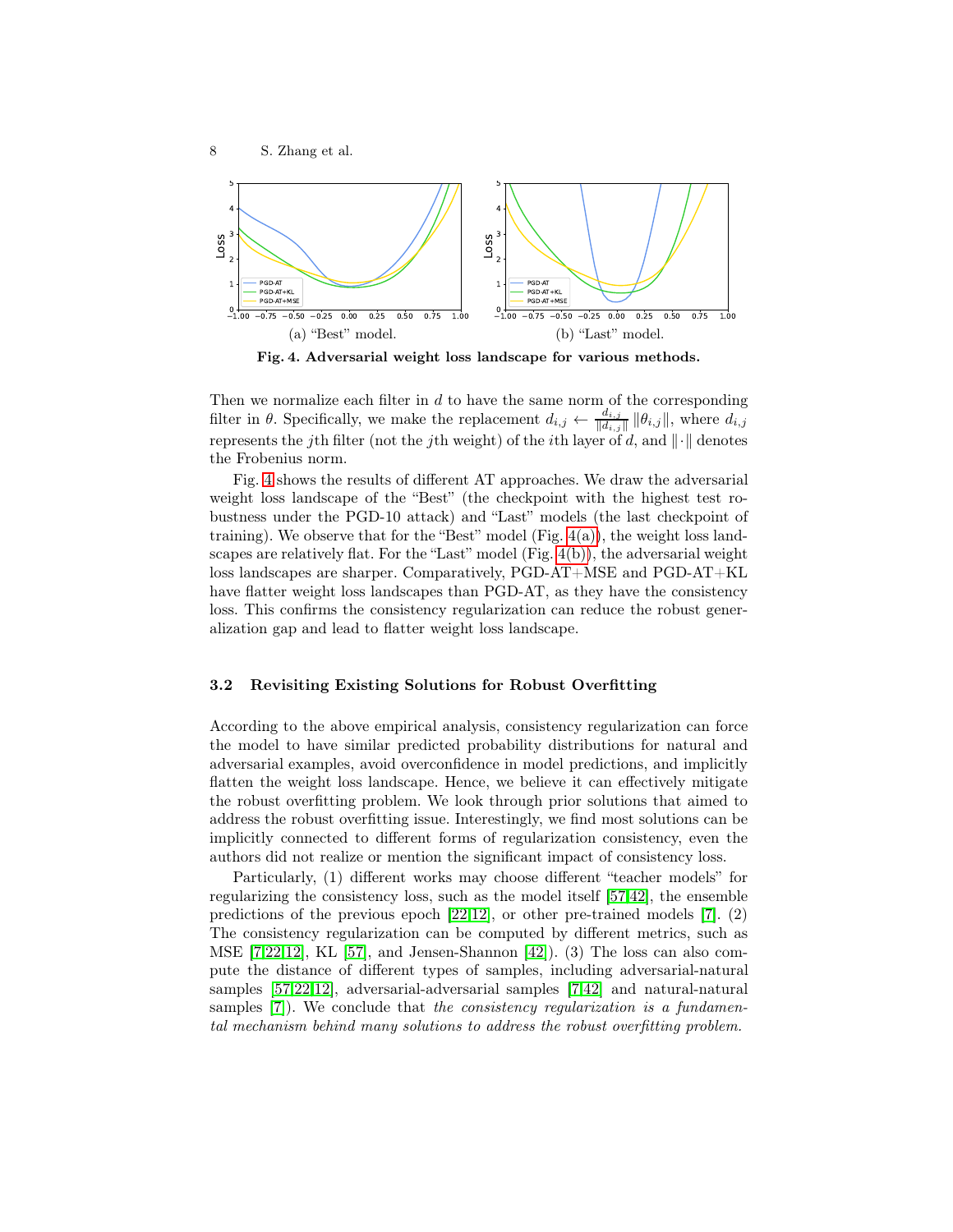# 4 A New Solution Based on Consistency Regularization

From Section [3.2](#page-7-0) we find that existing solutions implicitly adopted the idea of consistency loss to achieve good robust generalization performance. We hypothesize that using more advanced consistency regularization approaches could further alleviate robust overfitting. Therefore, we propose a new defense methodology, which leverages the Mean Teacher (MT) strategy [\[43\]](#page-16-9) in semi-supervised learning to enforce the consistency loss during AT. Our method can be integrated with existing AT solutions, e.g., PGD-AT, TRADES, RST [\[6\]](#page-14-11), MART [\[46\]](#page-16-12), etc. Evaluations in Section [5](#page-9-0) show our MT-based AT can outperform prior solutions that are implicitly based on consistency regularization.

Specifically in Section [3.1,](#page-5-0) we use the trained student model itself as the teacher model to minimize the probability distribution of natural and adversarial examples. However, this strategy is not optimal, because it cannot fully utilize the "dark knowledge" [\[20\]](#page-15-11), and will result in a decrease in the natural accuracy (Fig. [2\(c\)\)](#page-5-3). To overcome such limitation, our MT-based AT builds a teacher model from the Exponential Moving Average (EMA) weights of an ensemble of student models, and then adopts it to guide the consistency regularization during training, which can improve the model's robust generalization.

We use PGD-AT to illustrate the details of our methodology. Other AT strategies can be applied as well. Particularly, for a natural sample  $\mathbf{x}_i$ , we obtain its corresponding adversarial example  $\mathbf{x}'_i$ . We calculate the consistency loss between the predicted probability of the teacher model  $\theta_t$  on the clean sample  $\mathbf{x}_i$ and the predicted probability of the student model  $\theta_s$  on the adversarial example  $\mathbf{x}'_i$ . Therefore, the training objective of PGD-AT with MT (PGD-AT+MT) can be expressed as:

$$
\min_{\boldsymbol{\theta}_s} \sum_{i=1}^n \max_{\mathbf{x}_i' \in \mathcal{S}(\mathbf{x}_i^a)} \{ \mathcal{L}\left(f\left(\mathbf{x}_i'; \boldsymbol{\theta}_s\right), y_i\right) + \lambda \cdot \mathcal{L}_{\text{cons}}\left(f\left(\mathbf{x}_i'; \boldsymbol{\theta}_s\right), f\left(\mathbf{x}_i; \boldsymbol{\theta}_t\right)\right) \} \tag{7}
$$

The weight of the teacher model  $\theta_t$  is computed from the EMA of the student model's weights  $\theta_s$ :

$$
\boldsymbol{\theta_t} = \eta \cdot \boldsymbol{\theta}_t + (1 - \eta) \cdot \boldsymbol{\theta}_s \tag{8}
$$

where  $\eta$  is a smoothing coefficient hyperparameter.

The overall training process of our PGD-AT+MT is described in Algorithm [1.](#page-9-1) In the early training stage (first  $E_s$  epochs), it is nonsense to calculate the consistency loss, as the prediction of the student model is not accurate. So we adopt the normal PGD-AT loss (Lines [8](#page-9-2) and [14\)](#page-9-3). After the first learning rate decay, the model memorizes most of the internal representation of the input samples, and the robust generalization gap starts to increase (Fig.  $4(a)$ ). So we integrate the consistency loss with MT to guide the student model and alleviate robust overiftting (Lines [10](#page-9-4) and [17\)](#page-9-5).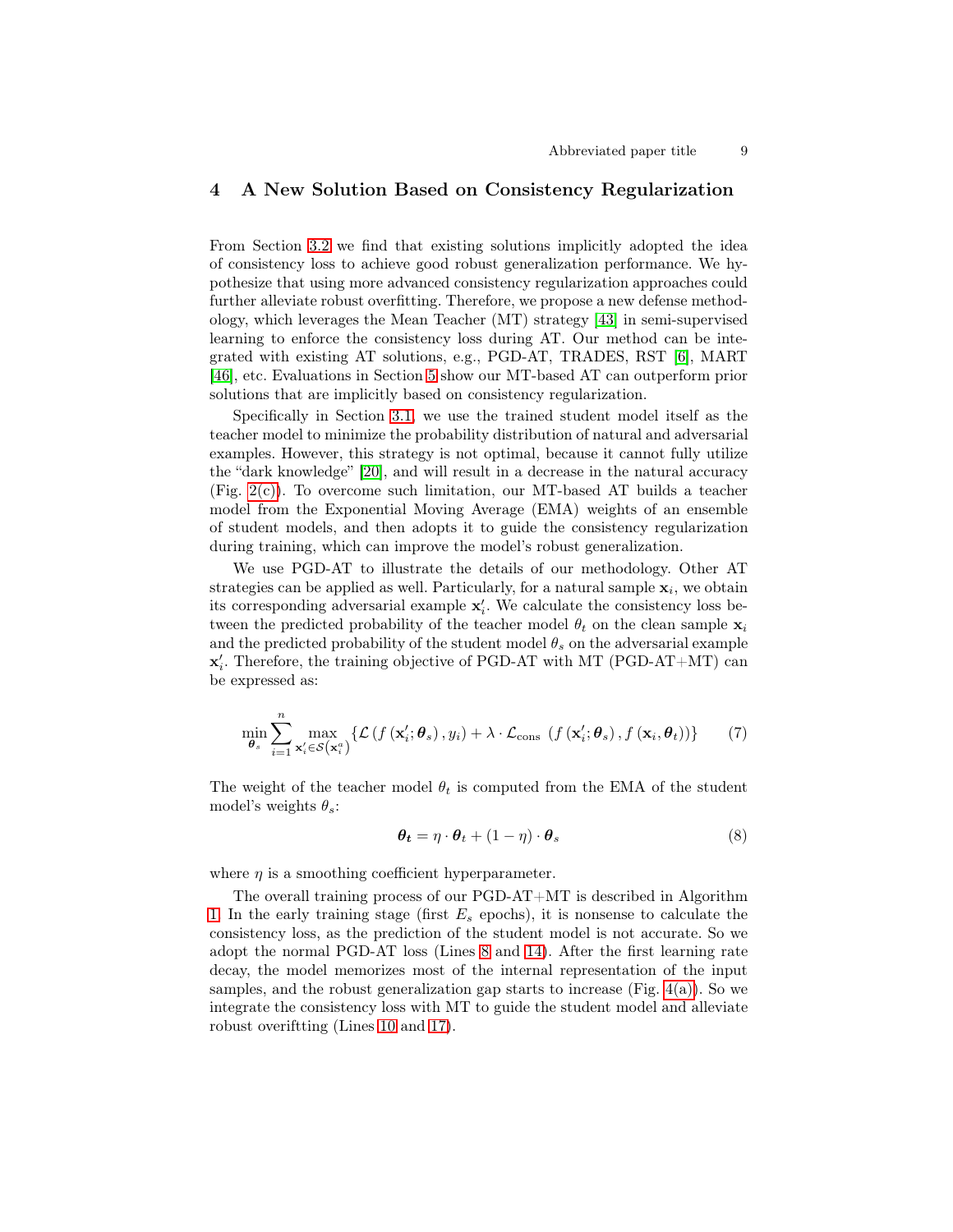#### <span id="page-9-1"></span>Algorithm 1 PGD-AT+MT

<span id="page-9-4"></span><span id="page-9-2"></span>**Require:** training set  $D$ ; batch size m; learning rate  $lr$ ; number of training epochs  $T$ ; PGD step size  $\eta_1$ ; number of PGD steps K; max perturbation budget  $\epsilon$ ; EMA smoothing parameter  $\eta$ ; EMA start epoch  $E_s$ **Ensure:** Robust model weight  $\theta_t$ 1: Randomly initialize  $\theta_s$ <br>2: for  $t = 1$  to  $T$  do 2: for  $t = 1$  to T do<br>3: for  $i = 1$  to m 3: for  $i = 1$  to m do<br>4: Sample  $\mathbf{x}_i$  from Sample  $\mathbf{x}_i$  from  $\mathcal{D}$  $\frac{5}{6}$ :<br>7:  $\gamma_i' \leftarrow \mathbf{x}_i + \epsilon \delta$ , where  $\delta \sim \text{Uniform}(-1, 1)$ for  $k = 1$  to  $J$  do if  $t < E_s$  then 8:  $\mathbf{x}'_i \leftarrow \Pi_{\epsilon} \left( \mathbf{x}'_i + \eta_1 \operatorname{sign} \left( \nabla_{\mathbf{x}'_i} \mathcal{L}_{ce} \left( f \left( \mathbf{x}'_i; \boldsymbol{\theta}_s \right), y_i \right) \right) \right)$ 9: else  $10:$  $\mathbf{y}'_i \leftarrow \Pi_{\epsilon}(\mathbf{x}'_i + \eta_1 \operatorname{sign}(\nabla_{\mathbf{x}'_i}\mathcal{L}_{\text{ce}}(f(\mathbf{x}'_i; \boldsymbol{\theta}_s), y_i) + \lambda \mathcal{L}_{\text{cons}}(f(\mathbf{x}_i; \boldsymbol{\theta}_t), f(\mathbf{x}'_i; \boldsymbol{\theta}_s))))$  $11:$  end if<br> $12:$  end for 12: end for  $13:$  if  $t < E$ 13: if  $t < E_s$  then<br>14:  $\theta_s \leftarrow \theta_s - lr \cdot \nabla_{\mathbf{x}'_i} (\mathcal{L}_{ce} (f(\mathbf{x}'_i; \theta_s), y_i))$ 15:  $\theta_t = \theta_s$ <br>16: else 16: else<br>17:  $\theta_s$ 17:  $\theta_s \leftarrow \theta_s - lr \cdot \nabla_{\mathbf{x}'_i} (\mathcal{L}_{ce} (f(\mathbf{x}'_i; \theta_s), y_i) + \lambda \mathcal{L}_{cons} (f(\mathbf{x}_i; \theta_t), f(\mathbf{x}'_i; \theta_s)))$ 18:  $\theta_t = \eta \cdot \theta_t + (1 - \eta) \cdot \theta_s$ <br>19: end if  $\frac{19:}{20:}$  end if end for 21: end for

# <span id="page-9-5"></span><span id="page-9-3"></span><span id="page-9-0"></span>5 Evaluation

We construct extensive experiments to demonstrate the effectiveness of our MTbased AT in alleviating robust overfitting and improve the model robustness.

### 5.1 Experimental Setups

Datasets and models. Our solution is general for image classification tasks with different datasets and models. Without loss of generality, we choose three common image datasets: CIFAR10, CIFAR100 [\[25\]](#page-15-12) and SVHN [\[32\]](#page-15-13). All the natural images are normalized into the range of  $[0, 1]$ . We apply simple data augmentations, including 4-pixel padding with  $32 \times 32$  random crop and random horizontal flip. We mainly adopt the ResNet18 model for evaluation. We also show our method is scalable for large-scale models (WideResNet-28-10 [54]). Baselines and training details. Our solution can be integrated with existing AT strategies. We mainly consider two popular approaches (PGD-AT and TRADES) as the baselines and combine MT for comparisons. We perform adversarial training under the most commonly used  $L_{\infty}$  norm with a maximum perturbation budget  $\epsilon = 8/255$ . During training, we use the 10-step PGD attack with a step size  $\alpha = 2/255$  to optimize the internal maximization. We adopt the SGD optimizer with a momentum of 0.9, weight decay of 0.0005 and train batch size of 128. For WideResNet-28-10, we adopt the dropout regularization [39] with a drop rate of 0.3. For CIFAR10 and CIFAR100, we train 200 epochs. The initial learning rate is 0.1, and decayed by 10 at the 100th and 150th epoch.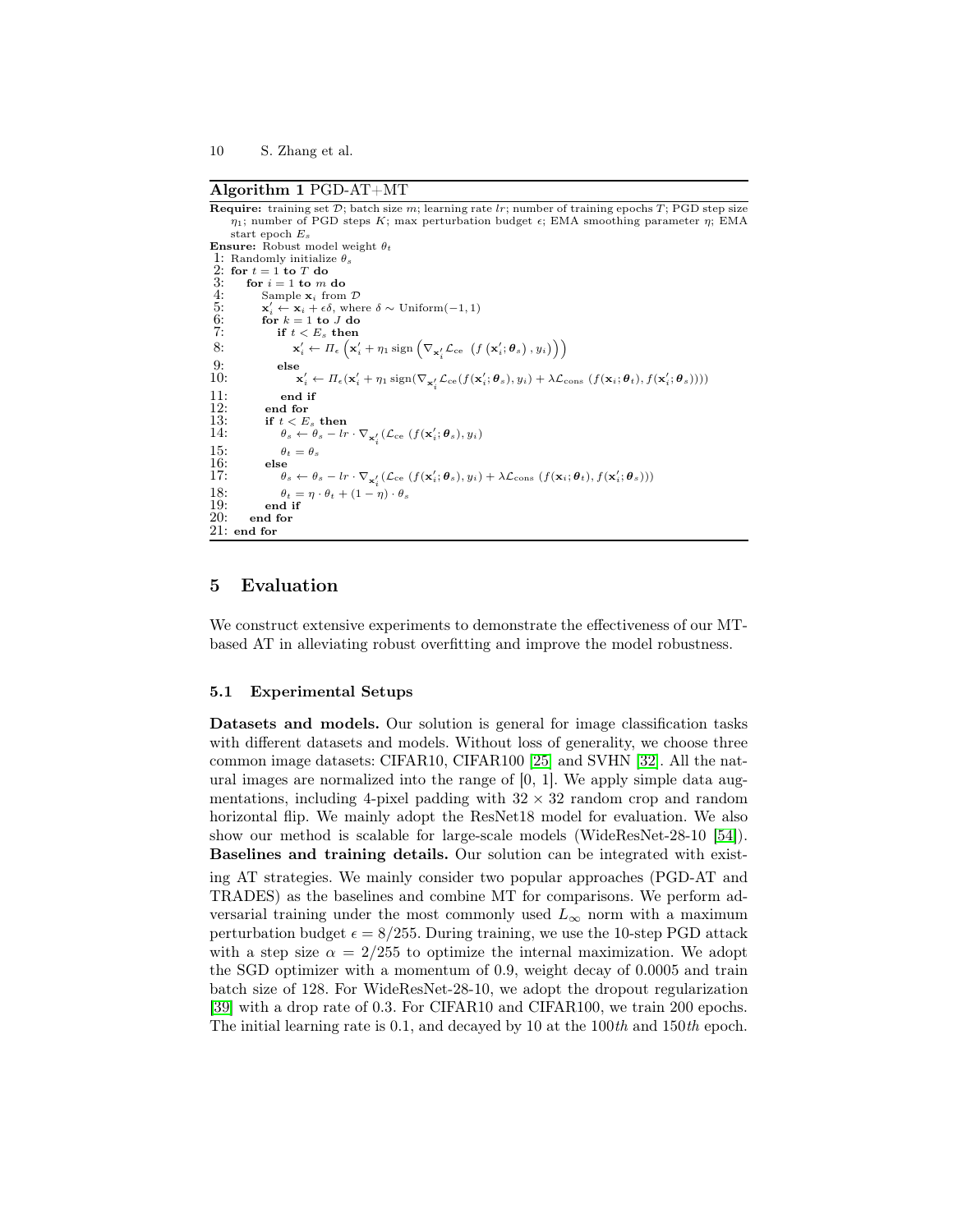For SVHN, we train 80 epochs. The initial learning rate is 0,01, and decayed by the cosine annealing schedule.

We use MSE (Equation [4\)](#page-4-2) to calculate the consistency loss since it performs better than KL divergence (Section [3.1\)](#page-5-0). When integrating our method into PGD-AT or TRADES, the MT consistency regularization is applied when the learning rate decays for the first time. We set the EMA hyperparameter  $\eta = 0.999$ and the consistency weight  $\lambda = 30$  ( $\lambda = 10$  for WideResNet-28-10) along a Gaussian ramp-up curve.

A few prior solutions also adopt some regularization methods in the loss function to improve the model robustness and alleviate robust overfitting. We choose them as baselines for comparison as well. Specifically, (1) KD+SWA [\[7\]](#page-14-4) leverages knowledge distillation and SWA to injecting smoothness into the model weights. (2) PGD-AT+TE/TRADES+TE [\[12\]](#page-14-5) apply temporal ensemble (TE) into AT to soften the target label. (3) PGD-AT+CONS/TRADES+CONS [\[42\]](#page-16-17) force the predictive distributions after attacking from two different augmentations of the same instance to be similar with each other.

Evaluated attacks and metrics. We consider three popular adversarial attacks to avoid false robustness caused by gradient confusion [\[1\]](#page-14-3) under the whitebox setting: PGD [\[30\]](#page-15-2) with different steps (PGD-10, PGD-100 with the step size  $\epsilon/4$ , C&W<sub>∞</sub> (update perturbation with PGD) [5] and AA [\[8\]](#page-14-8). Note that AA is an attack suite which also includes a black-box attack. We adopt different evaluation metrics: (1) the model accuracy over the natural samples. This is to measure the model usability. (2) The highest model accuracy over the AEs achieved on different checkpoints during training. This is to measure the model robustness. (3) The robust accuracy difference between the training set and test set under the PGD-10 attack at the last checkpoint. This is to measure the robust overfitting. An effective method should have high natural accuracy and robust accuracy, with small robust generalization gap.

### 5.2 Effectiveness and Comparisons

Table [1](#page-11-0) shows the impact of MT on the adversarial training process. We have the following observations. First, the model with the MT strategy can maintain similar natural accuracy as the original approach. Second, MT can greatly enhance the model robustness against different attacks for most cases. Third, MT can also largely reduce the robust generalization gap and alleviate the robust overfitting. Table [2](#page-11-1) further shows the impact of MT on the WideResNet-28-10 model with the CIFAR10 dataset. It implies our MT-based strategy is effective for large CNN models as well.

Table [3](#page-12-0) presents the comparisons of our work with other related ones. All the models are trained on CIFAR10. These state-of-the-art methods can effectively reduce the robust generalization gap, and improve the model robustness. Comparatively, our solution has the highest robustness against most adversarial attacks. This demonstrates the superiority of MT when integrated with AT.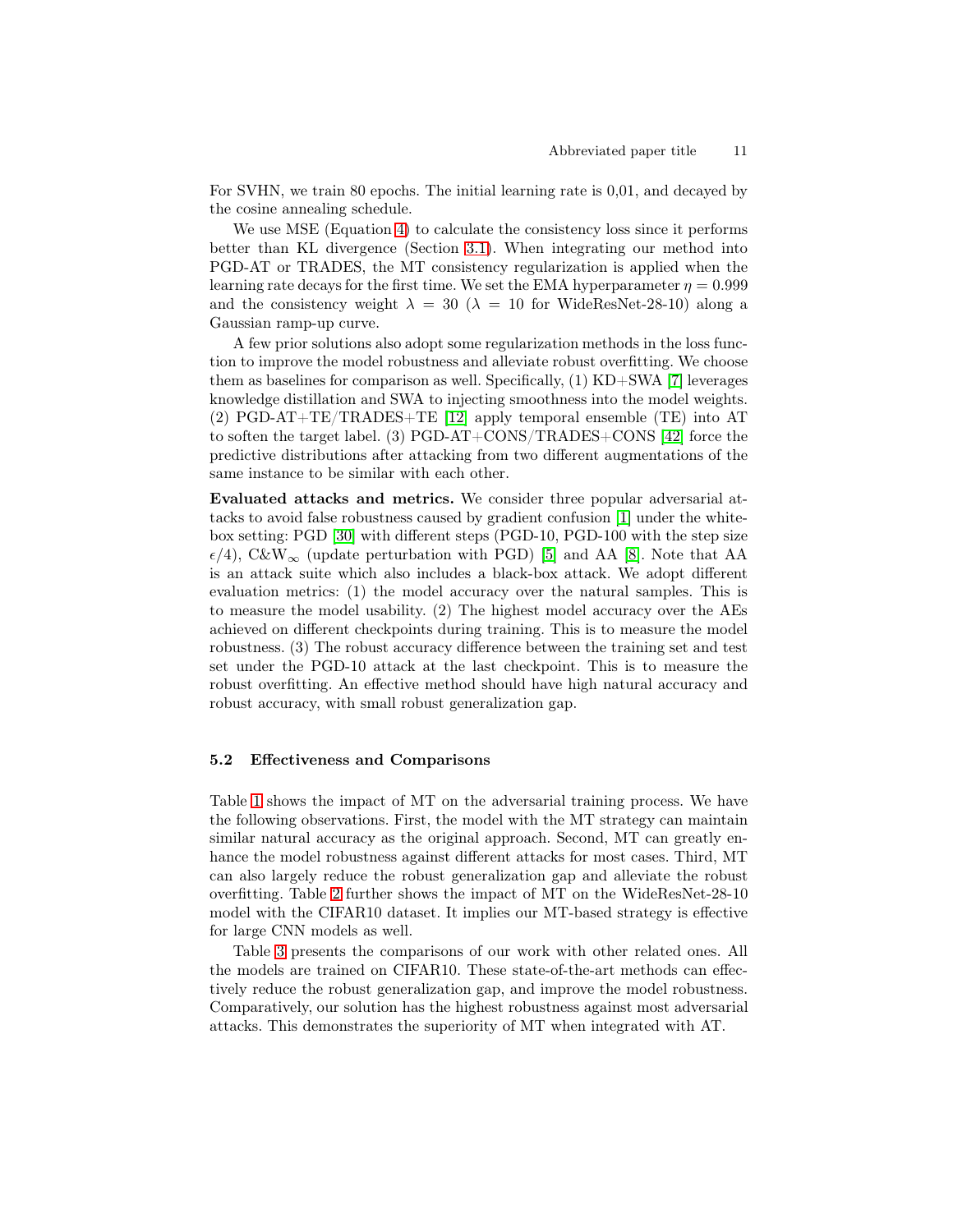#### 12 S. Zhang et al.

| Dataset     | Training Strategy  | Natural<br>Accuracy | PGD-10 | Robust Accuracy | PGD-100 C&W-100 | ΑA    | Generalization<br>Gap |
|-------------|--------------------|---------------------|--------|-----------------|-----------------|-------|-----------------------|
|             | PGD-AT             | 83.62               | 52.25  | 50.79           | 49.47           | 46.96 | 42.05                 |
| CIFAR10     | $PGD-AT+MT$ (Ours) | 83.56               | 56.25  | 55.71           | 52.30           | 50.75 | 17.41                 |
|             | <b>TRADES</b>      | 82.69               | 53.87  | 53.28           | 50.69           | 49.57 | 26.17                 |
|             | TRADES+MT (Ours)   | 82.36               | 55.44  | 54.69           | 52.19           | 51.16 | 15.50                 |
|             | PGD-AT             | 56.96               | 28.78  | 28.37           | 26.75           | 24.13 | 69.05                 |
| CIFAR100    | $PGD-AT+MT$ (Ours) | 58.17               | 30.22  | 29.81           | 27.97           | 26.03 | 36.11                 |
|             | TRADES             | 57.14               | 29.88  | 29.60           | 25.29           | 24.20 | 52.30                 |
|             | TRADES+MT (Ours)   | 58.20               | 30.69  | 30.44           | 26.59           | 25.72 | 32.86                 |
| <b>SVHN</b> | PGD-AT             | 88.96               | 54.36  | 53.24           | 48.11           | 46.41 | 48.59                 |
|             | $PGD-AT+MT$ (Ours) | 91.67               | 60.61  | 59.06           | 53.93           | 50.71 | 26.53                 |
|             | TRADES             | 90.56               | 62.52  | 60.63           | 56.61           | 43.20 | 30.02                 |
|             | TRADES+MT (Ours)   | 90.48               | 61.94  | 60.69           | 54.90           | 50.68 | 23.37                 |

<span id="page-11-0"></span>Table 1. The impact of MT on the different datasets and AT approaches.

<span id="page-11-1"></span>Table 2. The impact of MT on the WideResNet-28-10 model.

| Dataset | Training Strategy | Natural | Robust Accuracy |       |                                                                           |       | Generalization |
|---------|-------------------|---------|-----------------|-------|---------------------------------------------------------------------------|-------|----------------|
|         |                   |         |                 |       | $Accuracy$ <sub>PGD-10</sub> P <sub>GD-100</sub> C <sub>&amp;</sub> W-100 | AA    | Gap            |
| CIFAR10 | PGD-AT            | 86.84   | 55.62           | 54.76 | 54.16                                                                     | 51.56 | 50.82          |
|         | PGD-AT+MT (Ours)  | 84.52   | 58.38           | 57.86 | 56.19                                                                     | 53.46 | 21.16          |
|         | <b>TRADES</b>     | 83.96   | 56.46           | 55.95 | 53.24                                                                     | 52.14 | 43.99          |
|         | TRADES+MT (Ours)  | 85.28   | 58.93           | 58.33 | 56.28                                                                     | 55.03 | 18.06          |

### 5.3 Ablation Studies

We perform ablation studies to disclose the impact of each component in our proposed method. Without loss of generality, we choose the PGD-AT+MT as the training strategy, and CIFAR10 dataset. We use the PGD-10 attack to evaluate the model robustness.

Impact of consistency loss. As discussed in Section [2.3,](#page-4-0) there are mainly two types of consistency loss: MSE (Equation [4\)](#page-4-2) and KL divergence (Equation [5\)](#page-4-1). We measure their performance in reducing the robust overfitting. For fair comparisons, we restore the model checkpoint from the



<span id="page-11-2"></span>Fig. 5. Comparisons of consistency loss. (a) Test robust; (b) Robust generalization gap

99th epoch and then apply the two loss functions respectively. All the other configurations and hyper-parameters are the same. Fig. [5](#page-11-2) shows the test robustness and robust generalization gap for each loss. We observe that the MSE loss always has slightly higher test robustness, and lower robust generalization gap compared to KL divergence. One possible reason is that MSE can better alleviate the model output overconfident predictions, which could be the cause of robust overfitting [\[12\]](#page-14-5).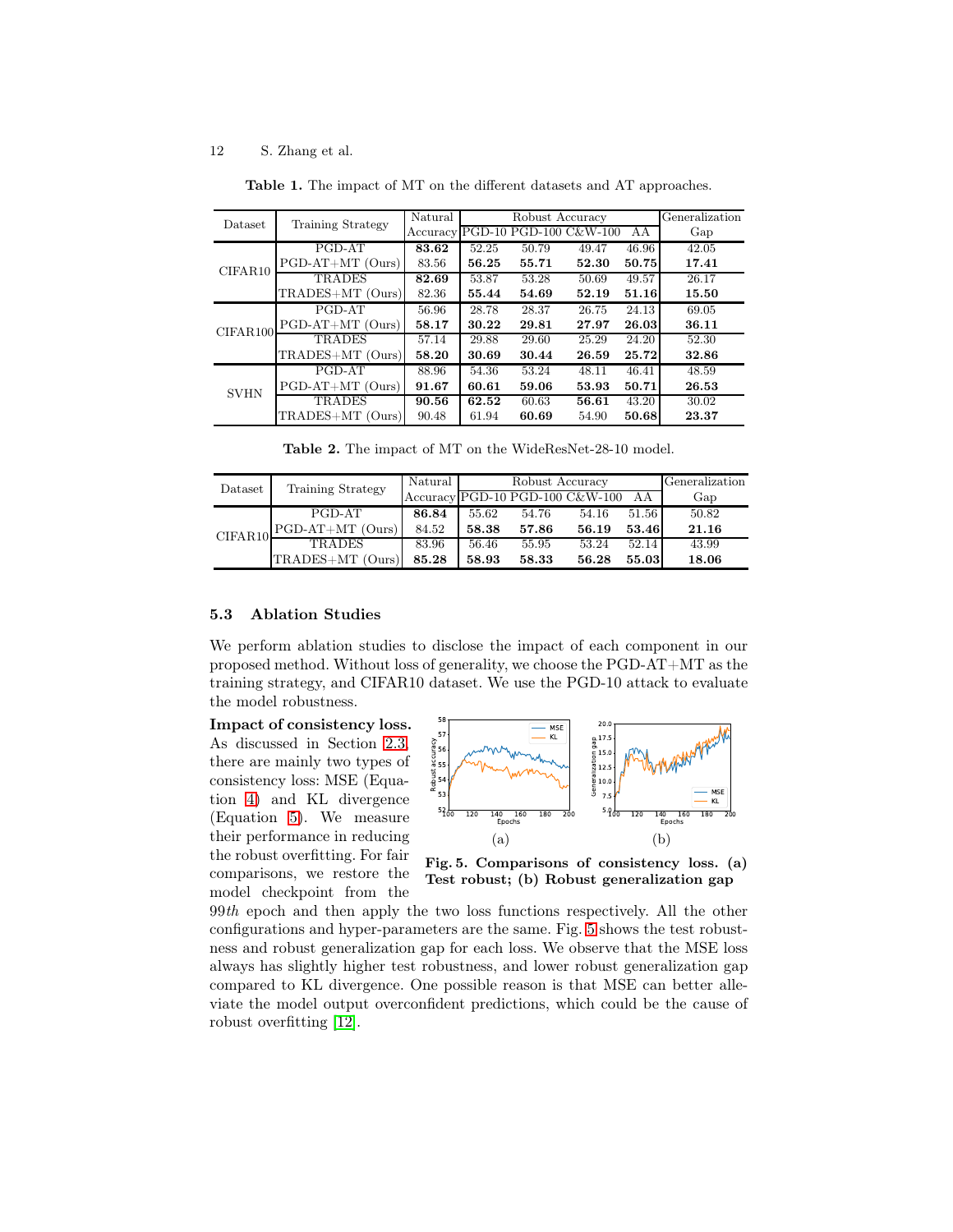| Training strategy  | Natural |       | Robust Accuracy | Generalization                  |       |       |
|--------------------|---------|-------|-----------------|---------------------------------|-------|-------|
|                    |         |       |                 | Accuracy PGD-10 PGD-100 C&W-100 | AА    | Gap   |
| PGD-AT             | 83.62   | 52.25 | 50.79           | 49.47                           | 46.96 | 42.05 |
| $KD+SWA$ [7]       | 83.63   | 53.56 | 52.97           | 51.23                           | 49.22 | 20.77 |
| $PGD-AT+TE$ [12]   | 82.56   | 56.03 | 55.38           | 52.50                           | 50.30 | 18.76 |
| PGD-AT+CONS [42]   | 84.73   | 55.64 | 54.90           | 51.58                           | 49.16 | 17.64 |
| $PGD-AT+MT$ (Ours) | 83.56   | 56.25 | 55.71           | 52.30                           | 50.75 | 17.41 |
| <b>TRADES</b>      | 82.69   | 53.87 | 53.28           | 50.69                           | 49.57 | 26.17 |
| $TRADES + TE$ [12] | 83.88   | 54.65 | 53.89           | 50.40                           | 48.97 | 20.30 |
| TRADES+CONS [42]   | 82.94   | 55.07 | 54.38           | 50.49                           | 49.34 | 12.25 |
| TRADES+MT (Ours)   | 82.36   | 55.44 | 54.69           | 52.19                           | 51.16 | 15.50 |

<span id="page-12-0"></span>Table 3. Comparison of MT with other related works.

Impact of EMA. We compare the robust accuracy and robust generalization gap without and with the EMA. The results are shown in Fig. [6.](#page-12-1) In the early stage after the first learning rate decay, compared with the student model without EMA, the robust accuracy of the teacher model on the test set is significantly improved. This is due to the fact that EMA can make the teacher model benefit from the memory of the student model. As the training progresses, the robust accuracy of the student model without EMA is gradually improved, and finally reaches similar performance as the teacher model. In terms of mitigating robust overfitting, there is almost no difference in the robust generalization gap between the teacher model with EMA and the student model without EMA, and both of them are much smaller than the vanilla PGD-AT. This in-



<span id="page-12-1"></span>Fig. 6. Impact of EMA. (a) Test robust; (b) Robust generalization gap



<span id="page-12-2"></span>Fig. 7. Impact of the consistency weight. (a) Test robust; (b) Robust generalization gap



<span id="page-12-3"></span>Fig. 8. Impact of the EMA decay. (a) Test robust; (b) Robust generalization gap

dicates that the reduction of robust overfitting mainly depends on the consistency regularization rather than the EMA. The main contribution of EMA is to slightly improve the robust accuracy.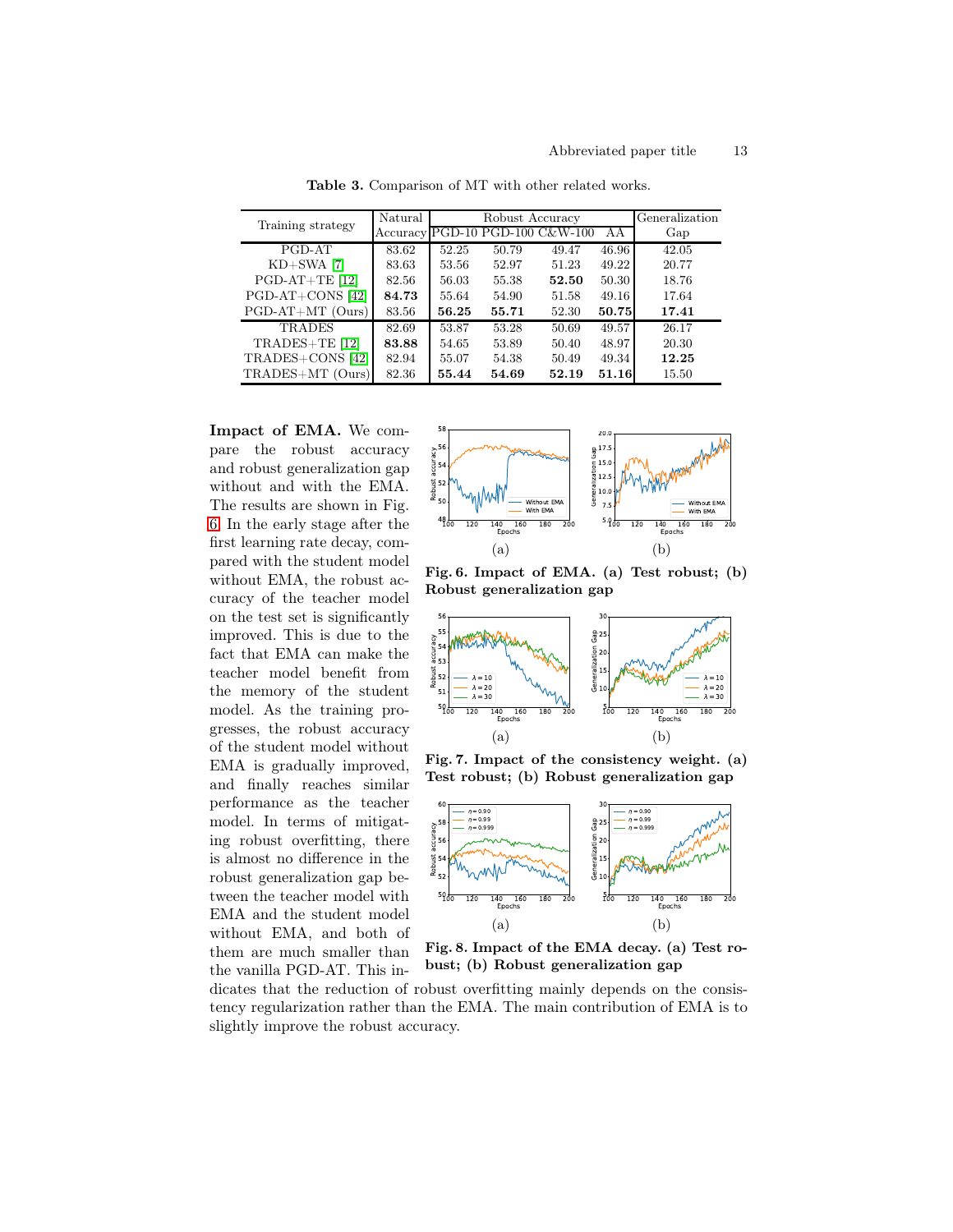#### 14 S. Zhang et al.

Table 4. The impact of warm-up. "WP-N" and "NWP-N" denote the cases with and without warm-up at the Nth epoch respectively.

<span id="page-13-0"></span>

| Training Strategy | Natural |       | Robust Accuracy | Generalization                  |       |       |
|-------------------|---------|-------|-----------------|---------------------------------|-------|-------|
|                   |         |       |                 | Accuracy PGD-10 PGD-100 C&W-100 | AA    | Gap   |
| $WP-1$            | 79.46   | 54.43 | 54.12           | 51.97                           | 49.63 | 13.23 |
| WP-100            | 83.56   | 56.25 | 55.71           | 52.30                           | 50.75 | 17.41 |
| NWP-100           | 81.75   | 55.94 | 55.44           | 52.21                           | 50.55 | 16.24 |

Impact of consistency weight and EMA decay. The hyper-parameters of the consistency weight  $\lambda$  and EMA decay  $\eta$  are critical in determining the effectiveness of our proposed method. Fig. [7](#page-12-2) shows the evaluation results with different values of these two hyper-parameters. We fix  $\eta = 0.99$  and vary  $\lambda$  as 10, 20 and 30. We can see that a large  $\lambda$  helps reduce the robust generalization gap, and increase the test robustness. In Fig. [8,](#page-12-3) we fix  $\lambda = 30$  and vary  $\eta$  as 0.90, 0.99 and 0.999. We observe that the robust generalization gap decreases as  $\eta$  increases, and  $\eta = 0.999$  gives the highest test robustness and the smallest robust generalization gap. This is because in the training process, after the first learning rate decay, the test robustness of the student model improves very slowly. So using a larger  $\eta$  can result in a better teacher model with longer memory. Such teacher model can give a more accurate consistency loss. In sum, a larger consistency weight  $\lambda$  and EMA decay  $\eta$  can improve the robust accuracy and reduce robust overfitting.

Impact of warm-up. We further investigate the effect of warm-up on mitigating robust overfitting. We fix  $\eta = 0.999$  and  $\lambda = 30$ , and set different epochs with and without warmup. The results are shown in Table [4.](#page-13-0) We observe that warm-up at the 100th epoch gives better robustness and natural accuracy. We recommend adding warm-up in the late stage of training.

# 6 Conclusions

In this paper, we first hypothesize and verify that consistency regularization is critical in improving the model robustness and mitigating robust generalization gap for AT. Inspired by this observation, we propose a self-supervised learning method, which can be incorporated with existing AT approaches to resolve the robust overfitting issue. We introduce and update a teacher model as the Exponential Moving Average weights of the student model across multiple training steps. We further utilize the consistency loss to make the prediction distribution of the student model over AEs consistent with that of the teacher model over clean samples. Comprehensive experiments verify the effectiveness of our method in improving robustness and reducing robust generalization gap.

As future work, we will study the theoretical connection between consistency regularization and robust overfitting, and explore other more effective consistency regularization.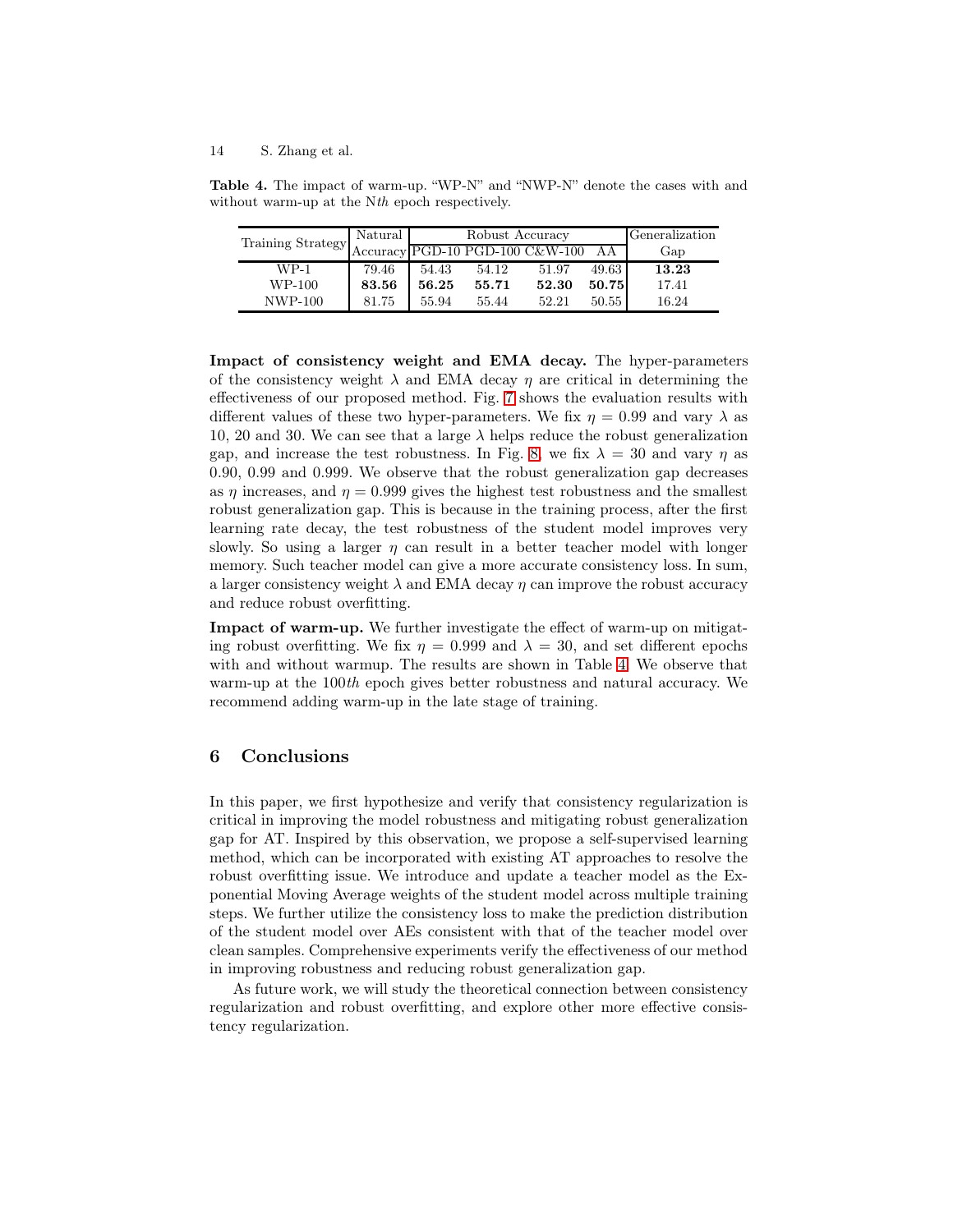# <span id="page-14-3"></span>References

- 1. Athalye, A., Carlini, N., Wagner, D.: Obfuscated gradients give a false sense of security: Circumventing defenses to adversarial examples. In: International conference on machine learning. pp. 274–283. PMLR (2018)
- 2. Athiwaratkun, B., Finzi, M., Izmailov, P., Wilson, A.G.: There are many consistent explanations of unlabeled data: Why you should average. In: 7th International Conference on Learning Representations, ICLR 2019, New Orleans, LA, USA, May 6-9, 2019. OpenReview.net (2019), <https://openreview.net/forum?id=rkgKBhA5Y7>
- <span id="page-14-7"></span>3. Berthelot, D., Carlini, N., Cubuk, E.D., Kurakin, A., Sohn, K., Zhang, H., Raffel, C.: Remixmatch: Semi-supervised learning with distribution alignment and augmentation anchoring. arXiv preprint arXiv:1911.09785 (2019)
- <span id="page-14-6"></span>4. Berthelot, D., Carlini, N., Goodfellow, I., Papernot, N., Oliver, A., Raffel, C.: Mixmatch: A holistic approach to semi-supervised learning. arXiv preprint arXiv:1905.02249 (2019)
- 5. Carlini, N., Wagner, D.A.: Towards evaluating the robustness of neural networks. In: 2017 IEEE Symposium on Security and Privacy, SP 2017, San Jose, CA, USA, May 22-26, 2017. pp. 39–57. IEEE Computer Society (2017). [https://doi.org/10.1109/SP.2017.49,](https://doi.org/10.1109/SP.2017.49) <https://doi.org/10.1109/SP.2017.49>
- <span id="page-14-11"></span>6. Carmon, Y., Raghunathan, A., Schmidt, L., Liang, P., Duchi, J.C.: Unlabeled data improves adversarial robustness. arXiv preprint arXiv:1905.13736 (2019)
- <span id="page-14-4"></span>7. Chen, T., Zhang, Z., Liu, S., Chang, S., Wang, Z.: Robust overfitting may be mitigated by properly learned smoothening. In: International Conference on Learning Representations (2020)
- <span id="page-14-8"></span>8. Croce, F., Hein, M.: Reliable evaluation of adversarial robustness with an ensemble of diverse parameter-free attacks. In: ICML (2020)
- <span id="page-14-0"></span>9. Devlin, J., Chang, M.W., Lee, K., Toutanova, K.: Bert: Pre-training of deep bidirectional transformers for language understanding. arXiv preprint arXiv:1810.04805 (2018)
- <span id="page-14-9"></span>10. Ding, G.W., Sharma, Y., Lui, K.Y.C., Huang, R.: Mma training: Direct input space margin maximization through adversarial training. arXiv preprint arXiv:1812.02637 (2018)
- 11. Dinh, L., Pascanu, R., Bengio, S., Bengio, Y.: Sharp minima can generalize for deep nets. In: Precup, D., Teh, Y.W. (eds.) Proceedings of the 34th International Conference on Machine Learning, ICML 2017, Sydney, NSW, Australia, 6-11 August 2017. Proceedings of Machine Learning Research, vol. 70, pp. 1019–1028. PMLR (2017), <http://proceedings.mlr.press/v70/dinh17b.html>
- <span id="page-14-5"></span>12. Dong, Y., Xu, K., Yang, X., Pang, T., Deng, Z., Su, H., Zhu, J.: Exploring memorization in adversarial training. arXiv preprint arXiv:2106.01606 (2021)
- 13. Foret, P., Kleiner, A., Mobahi, H., Neyshabur, B.: Sharpness-aware minimization for efficiently improving generalization. In: 9th International Conference on Learning Representations, ICLR 2021, Virtual Event, Austria, May 3-7, 2021. OpenReview.net (2021), <https://openreview.net/forum?id=6Tm1mposlrM>
- <span id="page-14-1"></span>14. Goodfellow, I., Shlens, J., Szegedy, C.: Explaining and harnessing adversarial examples, arXiv preprint arXiv:1412.6572,
- <span id="page-14-10"></span>15. Gowal, S., Qin, C., Uesato, J., Mann, T., Kohli, P.: Uncovering the limits of adversarial training against norm-bounded adversarial examples. arXiv preprint arXiv:2010.03593 (2020)
- <span id="page-14-2"></span>16. Gu, S., Rigazio, L.: Towards deep neural network architectures robust to adversarial examples. arXiv preprint arXiv:1412.5068 (2014)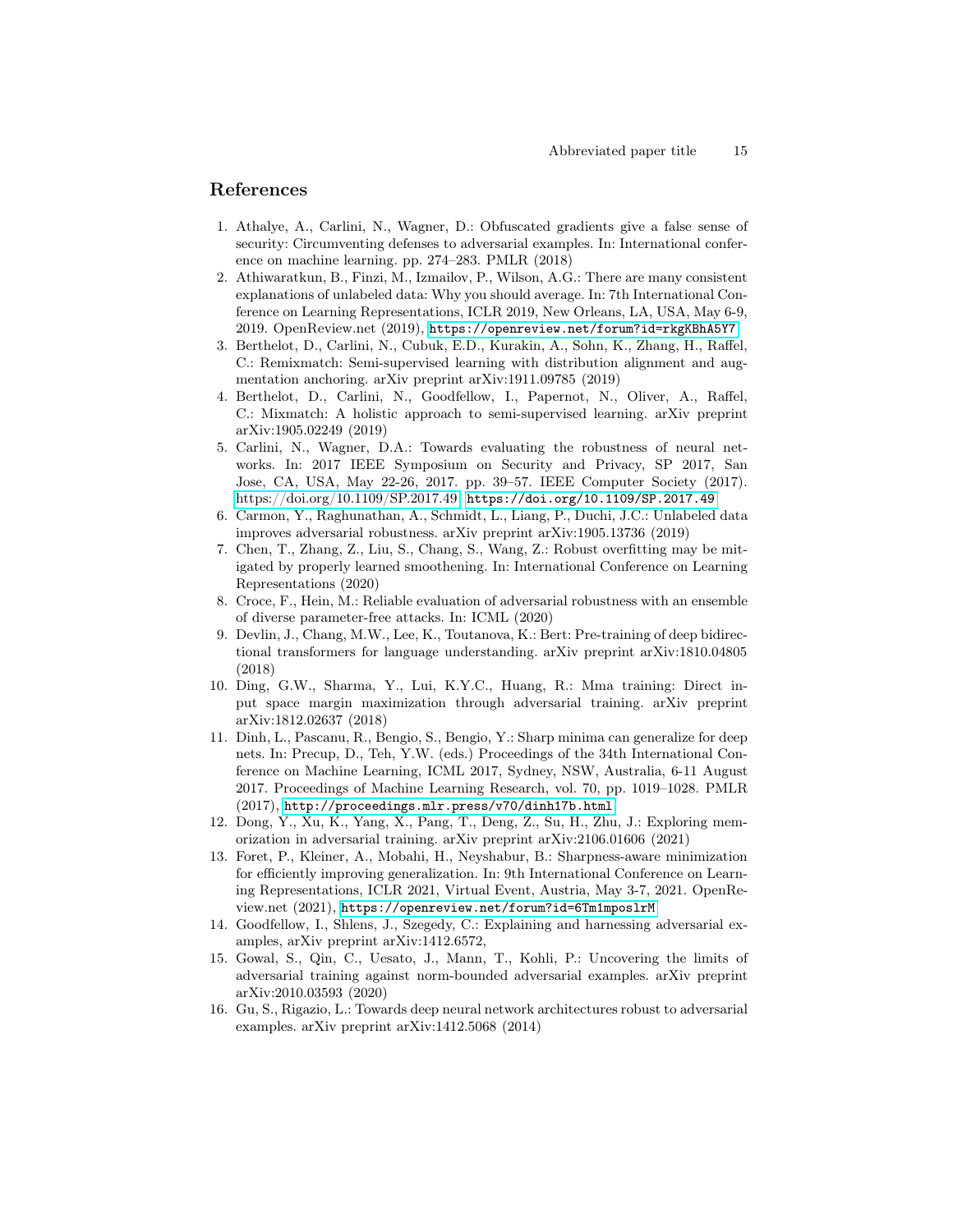- 16 S. Zhang et al.
- <span id="page-15-0"></span>17. Guo, C., Rana, M., Cisse, M., Van Der Maaten, L.: Countering adversarial images using input transformations. arXiv preprint arXiv:1711.00117 (2017)
- 18. He, K., Zhang, X., Ren, S., Sun, J.: Deep residual learning for image recognition. In: 2016 IEEE Conference on Computer Vision and Pattern Recognition, CVPR 2016, Las Vegas, NV, USA, June 27-30, 2016. pp. 770– 778. IEEE Computer Society (2016). [https://doi.org/10.1109/CVPR.2016.90,](https://doi.org/10.1109/CVPR.2016.90) <https://doi.org/10.1109/CVPR.2016.90>
- <span id="page-15-5"></span>19. Hendrycks, D., Lee, K., Mazeika, M.: Using pre-training can improve model robustness and uncertainty. In: International Conference on Machine Learning. pp. 2712–2721. PMLR (2019)
- <span id="page-15-11"></span>20. Hinton, G., Vinyals, O., Dean, J.: Dark knowledge. Presented as the keynote in BayLearn 2, 2 (2014)
- <span id="page-15-7"></span>21. Hitaj, D., Pagnotta, G., Masi, I., Mancini, L.V.: Evaluating the robustness of geometry-aware instance-reweighted adversarial training. arXiv preprint arXiv:2103.01914 (2021)
- <span id="page-15-8"></span>22. Huang, L., Zhang, C., Zhang, H.: Self-adaptive training: beyond empirical risk minimization. Advances in neural information processing systems 33, 19365–19376 (2020)
- <span id="page-15-6"></span>23. Izmailov, P., Podoprikhin, D., Garipov, T., Vetrov, D., Wilson, A.G.: Averaging weights leads to wider optima and better generalization. arXiv preprint arXiv:1803.05407 (2018)
- 24. Jiang, Y., Neyshabur, B., Mobahi, H., Krishnan, D., Bengio, S.: Fantastic generalization measures and where to find them. In: 8th International Conference on Learning Representations, ICLR 2020, Addis Ababa, Ethiopia, April 26-30, 2020. OpenReview.net (2020), <https://openreview.net/forum?id=SJgIPJBFvH>
- <span id="page-15-12"></span>25. Krizhevsky, A., Hinton, G., et al.: Learning multiple layers of features from tiny images (2009)
- <span id="page-15-3"></span>26. Laine, S., Aila, T.: Temporal ensembling for semi-supervised learning. arXiv preprint arXiv:1610.02242 (2016)
- <span id="page-15-9"></span>27. Li, H., Xu, Z., Taylor, G., Studer, C., Goldstein, T.: Visualizing the loss landscape of neural nets. arXiv preprint arXiv:1712.09913 (2017)
- <span id="page-15-1"></span>28. Liao, F., Liang, M., Dong, Y., Pang, T., Hu, X., Zhu, J.: Defense against adversarial attacks using high-level representation guided denoiser. In: Proceedings of the IEEE Conference on Computer Vision and Pattern Recognition. pp. 1778–1787 (2018)
- 29. Liu, C., Salzmann, M., Lin, T., Tomioka, R., Süsstrunk, S.: On the loss landscape of adversarial training: Identifying challenges and how to overcome them. In: Larochelle, H., Ranzato, M., Hadsell, R., Balcan, M., Lin, H. (eds.) Advances in Neural Information Processing Systems 33: Annual Conference on Neural Information Processing Systems 2020, NeurIPS 2020, December 6-12, 2020, virtual (2020), <https://proceedings.neurips.cc/paper/2020/hash/f56d8183992b6c54c92c16a8519a6e2b-Abstract.html>
- <span id="page-15-2"></span>30. Madry, A., Makelov, A., Schmidt, L., Tsipras, D., Vladu, A.: Towards deep learning models resistant to adversarial attacks. arXiv preprint arXiv:1706.06083 (2017)
- <span id="page-15-10"></span>31. Miyato, T., Maeda, S.i., Koyama, M., Ishii, S.: Virtual adversarial training: a regularization method for supervised and semi-supervised learning. IEEE transactions on pattern analysis and machine intelligence 41(8), 1979–1993 (2018)
- <span id="page-15-13"></span>32. Netzer, Y., Wang, T., Coates, A., Bissacco, A., Wu, B., Ng, A.Y.: Reading digits in natural images with unsupervised feature learning (2011)
- <span id="page-15-4"></span>33. Pang, T., Yang, X., Dong, Y., Su, H., Zhu, J.: Bag of tricks for adversarial training. arXiv preprint arXiv:2010.00467 (2020)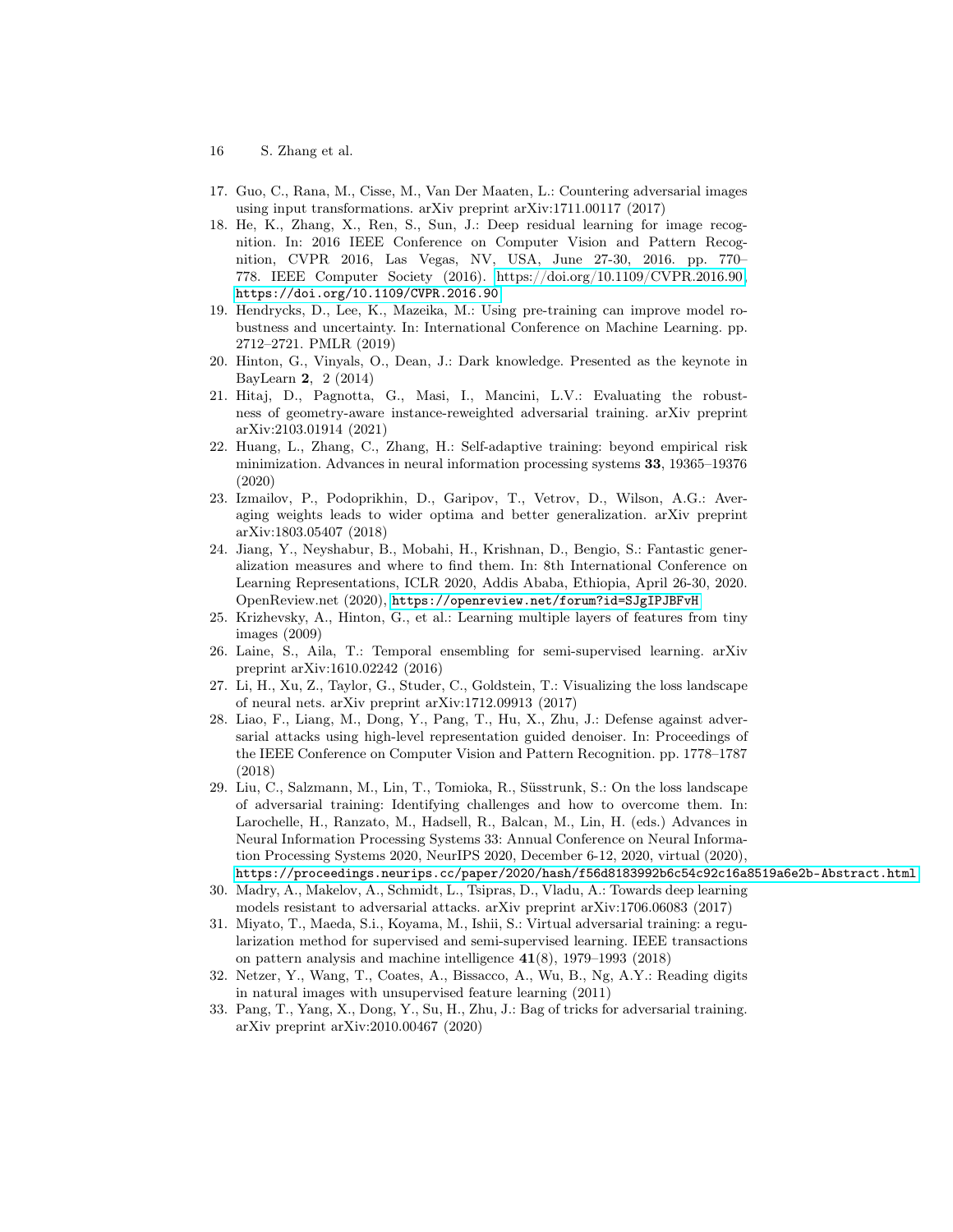- <span id="page-16-4"></span>34. Papernot, N., McDaniel, P., Goodfellow, I., Jha, S., Celik, Z., Swami, A.: Practical black-box attacks against machine learning. In: Proceedings of the 2017 ACM on Asia conference on computer and communications security. p. 506–519
- <span id="page-16-6"></span><span id="page-16-0"></span>35. Povey, D.: The kaldi speech recognition toolkit. IEEE 2011 workshop on automatic speech recognition and understanding
- 36. Rice, L., Wong, E., Kolter, Z.: Overfitting in adversarially robust deep learning. In: International Conference on Machine Learning. pp. 8093–8104. PMLR (2020)
- <span id="page-16-13"></span>37. Shafahi, A., Najibi, M., Ghiasi, A., Xu, Z., Dickerson, J., Studer, C., Davis, L.S., Taylor, G., Goldstein, T.: Adversarial training for free! arXiv preprint arXiv:1904.12843 (2019)
- <span id="page-16-11"></span>38. Sohn, K., Berthelot, D., Li, C.L., Zhang, Z., Carlini, N., Cubuk, E.D., Kurakin, A., Zhang, H., Raffel, C.: Fixmatch: Simplifying semi-supervised learning with consistency and confidence. arXiv preprint arXiv:2001.07685 (2020)
- 39. Srivastava, N., Hinton, G.E., Krizhevsky, A., Sutskever, I., Salakhutdinov, R.: Dropout: a simple way to prevent neural networks from overfitting. J. Mach. Learn. Res. 15(1), 1929–1958 (2014), <http://dl.acm.org/citation.cfm?id=2670313>
- <span id="page-16-8"></span>40. Stutz, D., Hein, M., Schiele, B.: Relating adversarially robust generalization to flat minima (2021)
- <span id="page-16-1"></span>41. Szegedy, C.: Intriguing properties of neural networks, arXiv preprint arXiv:1312.6199,
- <span id="page-16-17"></span>42. Tack, J., Yu, S., Jeong, J., Kim, M., Hwang, S.J., Shin, J.: Consistency regularization for adversarial robustness. arXiv preprint arXiv:2103.04623 (2021)
- <span id="page-16-9"></span>43. Tarvainen, A., Valpola, H.: Mean teachers are better role models: Weight-averaged consistency targets improve semi-supervised deep learning results. arXiv preprint arXiv:1703.01780 (2017)
- <span id="page-16-5"></span>44. Tramer, F., Carlini, N., Brendel, W., Madry, A.: On adaptive attacks to adversarial example defenses. arXiv preprint arXiv:2002.08347 (2020)
- <span id="page-16-15"></span>45. Uesato, J., Alayrac, J.B., Huang, P.S., Stanforth, R., Fawzi, A., Kohli, P.: Are labels required for improving adversarial robustness? arXiv preprint arXiv:1905.13725 (2019)
- <span id="page-16-12"></span>46. Wang, Y., Zou, D., Yi, J., Bailey, J., Ma, X., Gu, Q.: Improving adversarial robustness requires revisiting misclassified examples. In: ICLR (2020)
- <span id="page-16-14"></span>47. Wong, E., Rice, L., Kolter, J.Z.: Fast is better than free: Revisiting adversarial training. arXiv preprint arXiv:2001.03994 (2020)
- <span id="page-16-7"></span>48. Wu, D., Xia, S.T., Wang, Y.: Adversarial weight perturbation helps robust generalization. arXiv preprint arXiv:2004.05884 (2020)
- <span id="page-16-3"></span>49. Xie, C., Wang, J., Zhang, Z., Ren, Z., Yuille, A.: Mitigating adversarial effects through randomization. arXiv preprint arXiv:1711.01991 (2017)
- <span id="page-16-10"></span>50. Xie, Q., Dai, Z., Hovy, E., Luong, M.T., Le, Q.V.: Unsupervised data augmentation for consistency training. arXiv preprint arXiv:1904.12848 (2019)
- <span id="page-16-2"></span>51. Xu, W., Evans, D., Qi, Y.: Feature squeezing: Detecting adversarial examples in deep neural networks. arXiv preprint arXiv:1704.01155 (2017)
- 52. Yamada, M., Kanai, S., Iwata, T., Takahashi, T., Yamanaka, Y., Takahashi, H., Kumagai, A.: Adversarial training makes weight loss landscape sharper in logistic regression. CoRR abs/2102.02950 (2021), <https://arxiv.org/abs/2102.02950>
- <span id="page-16-16"></span>53. Yang, Y.Y., Rashtchian, C., Zhang, H., Salakhutdinov, R., Chaudhuri, K.: A closer look at accuracy vs. robustness. arXiv preprint arXiv:2003.02460 (2020)
- 54. Zagoruyko, S., Komodakis, N.: Wide residual networks. In: Wilson, R.C., Hancock, E.R., Smith, W.A.P. (eds.) Proceedings of the British Machine Vision Conference 2016, BMVC 2016, York, UK, September 19-22, 2016. BMVA Press (2016), <http://www.bmva.org/bmvc/2016/papers/paper087/index.html>